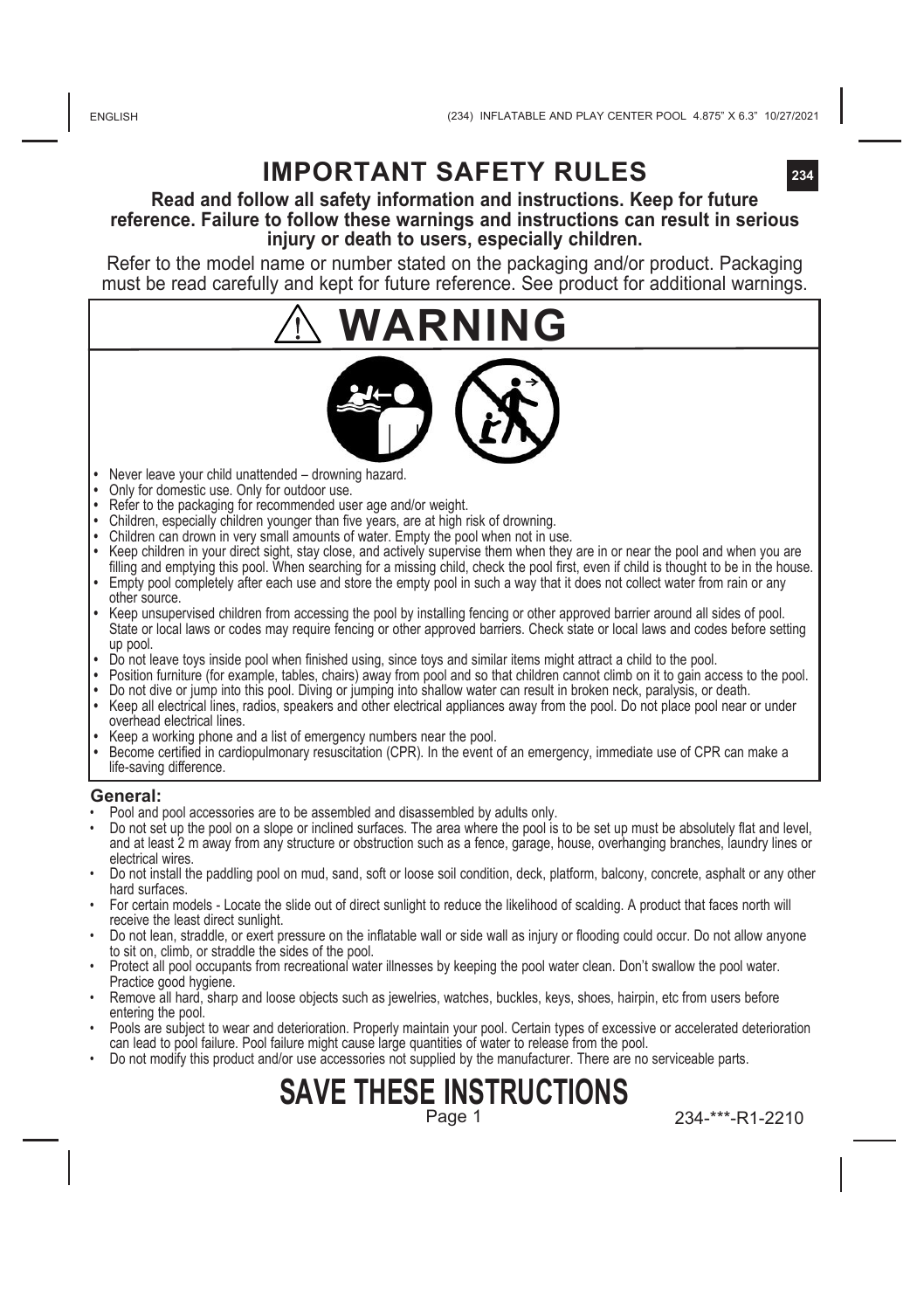ENGLISH

(234) INFLATABLE AND PLAY CENTER POOL 4.875" X 6.3" 10/27/2021

**234**

### **Set up:**

Depending on the size of the product, 2 or more adults are recommended for setup. Set up time may vary from 10 to 20 minutes excluding water fill time.



- 2. Move the product (in its package) to the selected site before inflating do not inflate the product and drag it since it may result in leaks or damage.
- 3. Slowly unfold the product and inspect the product for rips, tears or punctures. Do not use if the product is damaged.
- 4. Lay the pool out as evenly as possible and close all drain plugs and/or exhaust valve caps if any.
- 5. Inflate the bottom air chamber first with a manual air pump designed specifically for inflatable products, and then the next chamber or chambers in sequence.
- 6. Fill the product with air until the surface is firm to the touch. If there is any straining at the seams, the product is over -inflated. If any seam begins to strain, immediately stop the inflation and release air to reduce the pressure until signs of stress on the seam are gone. Do not over-inflate or use high pressure air compressor since it may result in seam leaks.
- 7. Close and recess all inflation valve cap(s) securely by pushing down firmly on it.
- 8. Slowly fill with water to a safe level for intended users.

### **INSTRUCTIONS FOR PRODUCTS WITH WATER SPRAYER AND OTHER ACCESSORIES (VARY FROM MODELS):**





### **Attaching the water sprayer**

- 1. Locate the sprayer connector (A)
- 2. Attached the sprayer connector (A) to a garden hose (B) by threading the sprayer coupling onto the garden hose. Tighten securely.
- 3. Turn the water on slowly at first to allow water to gradually fill in. Then adjust the spray as desired.
- 4. If an adaptor is provided (vary with models), thread the adaptor (C) to the sprayer connector (A) and insert the garden hose (B) into the adaptor (C).

### **POOL MAINTENANCE & DRAINAGE**

- Inspect the pool at the beginning of each use for holes, leakage, wear and tear and other damages. Never use a damaged paddling pool.
- Water can easily be contaminated. Change the water of paddling pool frequently (particularly in hot weather) or when noticeably contaminated.

#### **How to Drain Your Pool and Long Term Storage:**

- 1. Adults shall drain and store the pool. Check local regulations for specific directions regarding disposal of swimming pool water.
- 2. Remove all accessories, toys, garden hose, etc from the pool.
- 3. Open the drain valve cap (vary from models).
- 4. Carefully open the inflation valve caps and/or exhaust valve caps to deflate the air chambers, and slowly push the sidewall inward and down to speed up the drainage of the pool. Slowly lift one side of the pool to drain out the remaining standing water.
- 5. Re-insert all valve caps afterwards for storage.
- 6. Be sure pool and all parts are completely dry before folding, let it sit under the sun for an hour.
- 7. Fold and store the liner and accessories in a dry, clean indoor storage location. The original packing carton can be used for storage.

### **Repair patch:**

A repair patch has been included with the product to repair small leak and holes. Refer to the instructions on the back of the repair patch.

# **SAVE THESE INSTRUCTIONS**

Page 2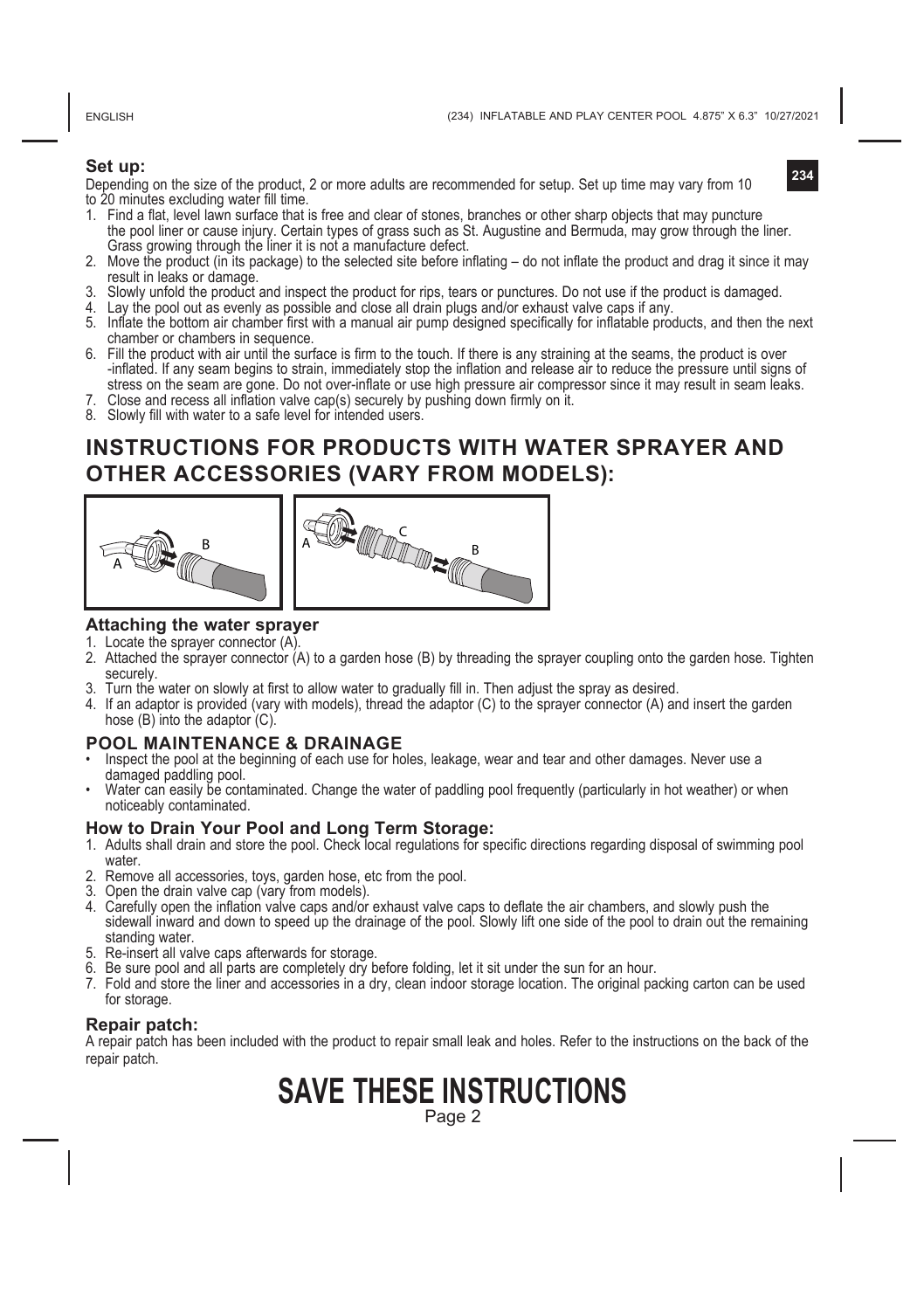## **CONSIGNES DE SÉCURITÉ**

### **Lisez et suivez toutes les informations et les instructions de sécurité. Conserver pour consultation future. Ne pas suivre ces avertissements et instructions peut entraîner de sérieuses blessures et des dangers de mort en particulier concernant les enfants.**

Référez-vous au nom du modèle ou au numéro situés sur le packaging et/ou sur le produit. L'emballage doit être lu avec attention et conservé pour consultation future. Voir le produit pour les avertissements supplémentaires.

# **ATTENTION**



- **•**  Ne jamais laisser votre enfant sans surveillance danger de noyade.
- Réservé à un usage familial. Uniquement pour usage extérieur.
- Référez-vous au packaging pour l'âge et/ou le poids recommandé.
- Les enfants, particulièrement en dessous de 5 ans, sont très exposés aux risques de noyade.
- Les enfants peuvent se noyer dans une très faible quantité d'eau. Vider la pataugette lorsqu'elle n'est pas utilisée.
- Regardez les enfants avec précaution, restez à côté d'eux, et surveillez-les quand ils sont à côté ou dans la piscine et quand vous remplissez et videz la piscine. Quand vous êtes à la recherche d'un enfant, vérifiez en premier la piscine, même si l'enfant est censé être dans la maison.
- Videz la piscine complètement après chaque usage et rangez-la vide à l'abri de toute source d'eau.
- Limitez l'accès aux enfants sans surveillance, en installant une clôture ou autre barrière agréée tout autour de la piscine. Les lois locales ou nationales peuvent nécessiter une clôture ou autre barrière normalisée. Vérifiez les lois locales et nationales avant d'installer votre piscine.
- Ne laissez pas de jouets dans la piscine quand vous ne l'utilisez pas, les jouets et articles similaires pourraient attirer les enfants à l'intérieur.
- Placez le mobilier (tables, chaises, etc…) loin de la piscine pour que les enfants ne puissent pas monter dessus et accéder à la piscine. • Ne pas plonger ou sauter dans cette piscine. Plonger ou sauter dans une eau peu profonde peut entraîner une fracture du cou, la
- → paralysie ou meme la mort.<br>• Eloignez toutes les lignes électriques, radios, haut-parleurs et tout autre appareil électrique de la piscine. Ne placez pas la piscine à côté ou au dessus de lignes électriques.
- 
- Gardez un telepnone et une liste de numeros d'urgence pret de la piscine.<br>• Soyez formé en reanimation cardio-pulmonaire (RCP). En cas d'urgence, la RCP immédiate peut sauver une vie.

#### **Général:**

- La piscine et les accessoires doivent être montés et démontés par des adultes.
- Ne pas installer la piscine sur une surface inclinée ou une pente. Vous devez absolument installer votre piscine sur une surface plate et de niveau à au moins 2 mètres de toute structure ou obstacle comme une clôture, un garage, une maison, des branches tombantes, cordes à linge ou fils électriques.
- Ne pas installer la pataugeoire sur de la vase, du sable, un sol souple, un deck, un balcon, du béton, de l'asphalte ou toute autre surface dure.
- Pour certains modèles, repérez l'exposition direct au soleil pour réduire les risques de brûlures. Un produit faisant face au nord, sera moins exposé au soleil.
- Ne pas se pencher ou chevaucher, ne pas s'appuyer sur la paroi gonflable ou la paroi latérale où des inondations pourraient se produire. Ne pas permettre à quiconque de s'asseoir, grimper, ou chevaucher les côtés de la piscine.
- Protégez les utilisateurs de la piscine de maladie en conservant l'eau de la piscine propre. N'avalez pas l'eau de la piscine. Soyez attentif à l'hygiène.
- Retirez tous les objets durs, pointus et lâches comme les bijoux, les montres, les boucles, les clés, les chaussures, les épingles à cheveux… avant de rentrer dans la piscine.
- Les piscines s'usent et se détériorent. Entretenez correctement votre piscine. Certains types de détérioration peuvent conduire à la défaillance de la piscine. La défaillance de la piscine peut entraîner des fuites importantes d'eau.
- Ne pas modifier ce produit et / ou accessoires non fournis par le fabricant. Il n'y a pas de pièces réparables.

### **CONSERVEZ CES INSTRUCTIONS** Page 1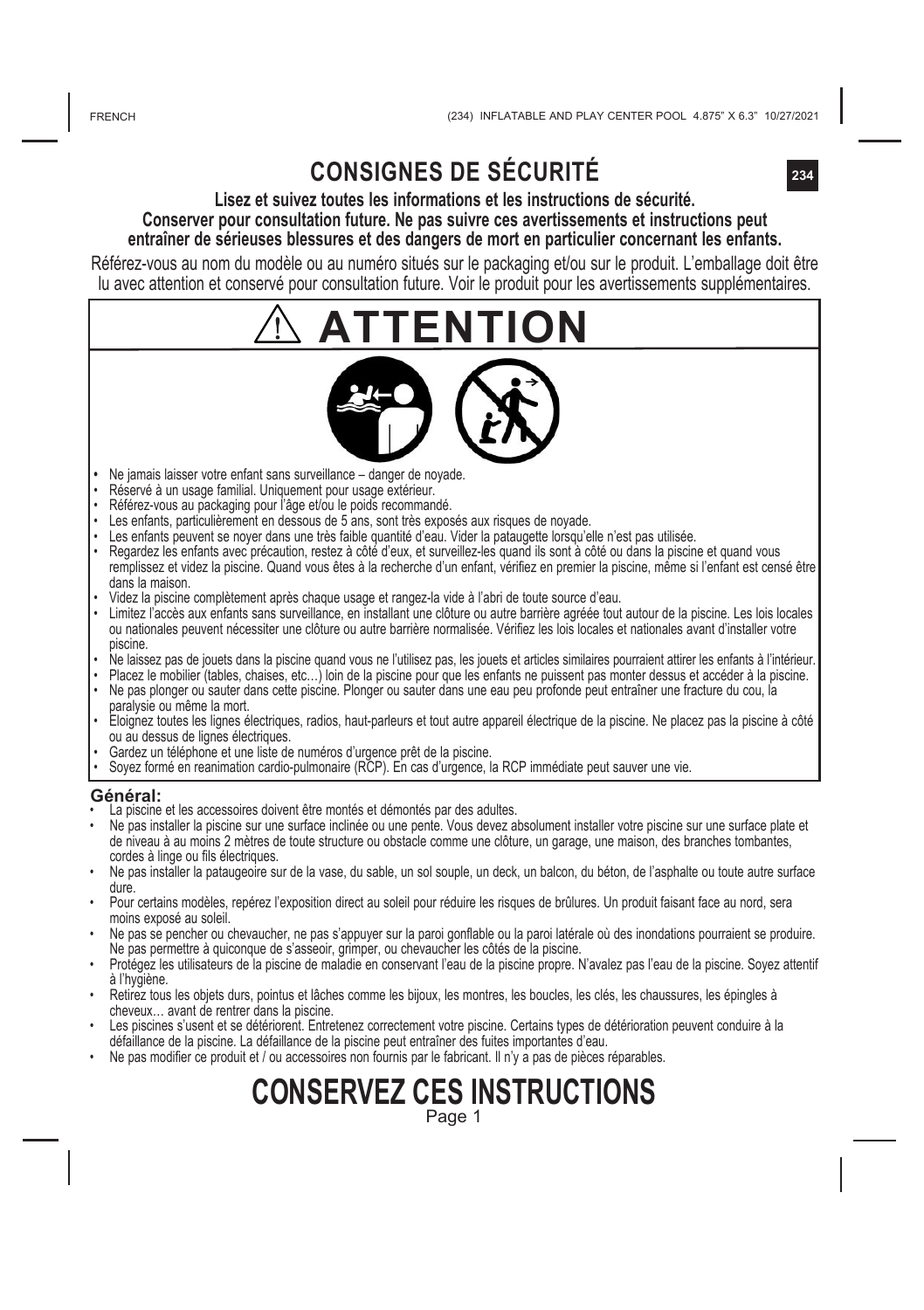FRENCH

**234**

### **Instructions de montage:**

Suivant la taille de la piscine, 2 adultes ou plus sont recommandés pour l'installation. Le temps de montage peut varier entre 10 et 20 minutes, hors remplissage de l'eau.

- 1. Choisissez une surface plate, avec une pelouse de niveau, propre, sans cailloux, branches et autres objets qui pourraient abîmer le liner ou blesser. Certaines variétés d'herbes (St. Augustine et Bermuda) peuvent pousser sous le liner et le percer. L'herbe qui pousse à travers le liner n'est pas un défaut de fabrication.
- 2. Déplacez le produit (dans son emballage) à l'endroit sélectionné avant de le gonfler ne pas gonfler le produit et le traîner, ce qui pourrait entraîner des fuites ou d'autres dommages.
- 3. Dépliez le produit avec précaution et inspectez-le dans le cas d'éventuels déchirures ou perforations. Ne pas utiliser si le produit est abîmé.
- 4. Posez la piscine aussi uniformément que possible et fermer tous les bouchons de vidange et/ ou les valves de dégonflage le cas échéant. 5. Gonflez la chambre à air inférieure en premier avec un gonfleur conçu pour les produits gonflables, puis gonflez la/les chambre(s)
- suivante(s) dans l'ordre. 6. Gonflez le produit jusqu'à ce qu'il soit ferme au toucher. Si les coutures forcent, le produit est sur-gonflé. Si une couture commence à forcer, arrêtez immédiatement le gonflage et libérez de l'air jusqu'à ce que les tensions sur les coutures disparaissent. Ne pas sur-gonfler ou utiliser un compresseur à haute pression qui pourrait entraîner des fuites au niveau des coutures.
- 7. Fermez et enfoncez toutes les valves de gonflage en appuyant fermement dessus.
- 8. Remplissez lentement avec de l'eau en choisissant le niveau d'eau approprié pour la sécurité des utilisateurs.

### **INSTRUCTIONS POUR LES PRODUITS AVEC VAPORISATEUR D'EAU ET AUTRES ACCESSOIRES (VARIE SELON LES MODÈLES):**





#### **Fixation du vaporisateur d'eau**

- 1. Localisez le connecteur du pulvérisateur (A).
- 2. Attachez le connecteur (A) à un tuyau d'arrosage (B) en le vissant. Serrez fermement.
- 3. Ouvrez d'abord le robinet d'eau doucement pour remplir progressivement. Puis ajustez le pulvérisateur comme vous le souhaitez.
- 4. Si un adaptateur est fourni (varie selon les modèles), vissez l'extrémité fileté de l'adaptateur (C) sur le connecteur (A) puis emboîtez le tuyau d'arrosage (B) sur l'autre extrémité de l'adaptateur (C).

### **ENTRETIEN DE LA PISCINE & VIDANGE**

- Inspectez le produit avant chaque utilisation pour repérer d'éventuels trous, fuites, traces d'usure et autres objets pointus. Ne jamais utiliser de pataugeoire endommagée.
- L'eau peut facilement être contaminée. Changez l'eau de la pataugeoire régulièrement (particulièrement par temps chaud) ou quand elle est visiblement polluée.

### **La vidange et l'hivernage de votre piscine:**

- 1. Les adultes doivent vider et stocker la piscine. Vérifiez les réglementations locales pour obtenir des directives spécifiques concernant l'élimination de l'eau de piscine.
- 2. Retirez tous les accessoires, jouets, tuyau d'arrosage, etc… de la piscine.
- 3. Ouvrez la bonde de vidange (varie selon les modèles).
- 4. Ouvrez avec précaution les valves de gonflage et/ou les valves de dégonflage pour dégonfler les chambres à air, et poussez lentement la paroi vers l'intérieur pour accélérer la vidange de la piscine. Soulevez doucement un côté de la piscine pour vider l'eau restante.
- 5. Replacez les bouchons pour le stockage.
- 6. Assurez-vous que toutes les pièces soient complètement sèches avant de les ranger, laissez-les sécher au soleil pendant une heure.
- 7. Pliez et rangez le liner et les accessoires dans un endroit sec, propre et à l'abri. L'emballage d'origine peut servir pour le stockage.

#### **Rustine:**

Une rustine est incluse avec le produit pour réparer les petites fuites et les petits trous. Les instructions d'utilisation figurent au dos du patch de réparation.



**CONSERVEZ CES INSTRUCTIONS**

Page 2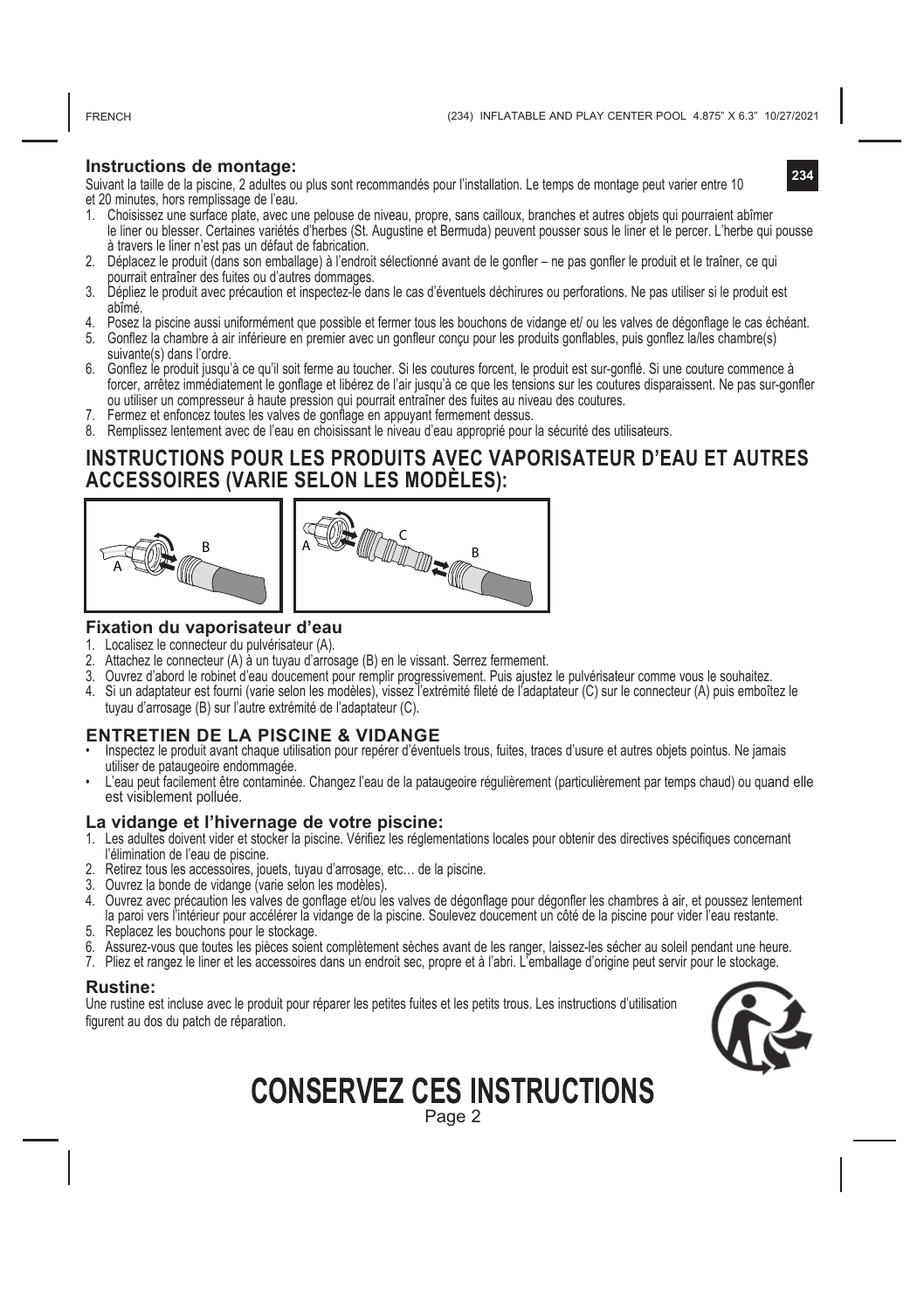## **NORMAS IMPORTANTES DE SEGURIDAD**

**Lea y siga toda la información e instrucciones de seguridad. Conserve para futuras referencias. El incumplimiento de estas advertencias e instrucciones puede resultar en lesione graves o la muerte de los usuarios, especialmente los niños.**

Consulte el nombre del modelo o número indicado en el envase y / o producto. El embalaje debe ser leído cuidadosamente y conservado para futuras consultas. Ver en el producto las advertencias adicionales.

**ADVERTENCIA**



- **•**  Nunca deje a su niño sin supervisión peligro de ahogamiento.
- Solo para uso doméstico. Para uso exclusivo en exteriores.
- Consulte el embalaje para la edad y / o el peso del usuario recomendados.
- Los niños, especialmente niños menores de 5 años, están en alto riesgo de ahogarse.
- Los niños pueden ahogarse en muy pequeñas superficies con agua. Vacíe la piscina cuando no se utilice.
- Mantenga a los niños en su visión directa, esté cerca y supervíselos activamente cuando están en o cerca de la piscina y cuando está llenando o vaciando la piscina. Durante la búsqueda de un niño desaparecido, acuda a la piscina en primer lugar, incluso si creen que el niño estuviera en la casa.
- Vacía la Piscina por completo después de cada uso y guarde la piscina vacía, de tal manera que no se recoge y acumule agua de lluvia o de cualquier otra fuente.
- Mantenga a los niños sin supervisión de fuera del acceso a la piscina; con la instalación de cercas o barreras homologadas protegiendo todos los lados de la piscina. Verifique leyes estatales, locales y códigos que pueden requerir los cercados u otras barreras homologadas. Consulte las leyes estatales o locales y los códigos antes del montaje de la piscina.
- No deje juguetes dentro de la piscina cuando los terminen de usar, ya que los juguetes y artículos similares podrían atraer a un niño a la piscina. • Coloque sus muebles en correcta posición (por ejemplo, mesas, sillas), protegido la piscina para que los niños no puedan subir en ellos para acceder a la piscina.
- No bucear o saltar en la piscina. Bucear o saltar en aguas poco profundas pueden resultar en fractura de cuello, parálisis o muerte.
- Mantenga todas las líneas eléctricas, radios, altavoces u otros aparatos eléctricos lejos de la piscina. No coloque la piscina cerca o debajo de cables eléctricos.
- Mantenga un teléfono y una lista de números telefónicos de emergencia cerca de la piscina.
- Consiga certificación en reanimación cardiopulmonar (RCP). En el caso de una emergencia, el uso inmediato de la RCP puede ser la diferencia para salvar vidas.

#### **General:**

- La piscina y los accesorios deberán ser montados y desmontados exclusivamente por adultos.
- No instale la piscina en una pendiente o superficies inclinadas. El área donde la piscina se va a instalar debe ser absolutamente plana y nivela da, y al menos 2 metros de distancia de cualquier estructura u obstáculo, como una valla, garaje, casa, ramas de árboles, líneas de ropa o cables eléctricos.
- No instale la piscina infantil en barro, arena, suelos blandos o sueltos, terrazas, plataforma, balcón, hormigón, asfalto o cualquier otra superficie dura.
- Para determinados modelos Coloque el tobogán en lugar protegido de la luz solar directa para reducir el efecto abrasivo del sol sobre el producto. Los productos orientados al norte recibirán el mínimo de luz solar directa.
- No apoyarse, montar a horcajadas y no ejercer presión sobre la pared inflable o pared lateral, podrían ocasionar lesiones o inundaciones. No permita a nadie que se siente, suba, o se monte a horcajadas en los bordes de la piscina.
- Proteger a todos los usuarios de la piscina de las enfermedades de las aguas recreativas, manteniendo el agua de la piscina limpia. No trague el agua de la piscina. Cuide adecuada higiene.
- Eliminar todos los objetos rígidos, duros, afilados y sueltos, tales como joyas, relojes, las hebillas, llaves, zapatos, horquilla, etc. de los usuarios antes de entrar en la piscina.
- Las piscinas están sujetas a desgaste y deterioro. Hacer mantenimiento adecuadamente su piscina. Ciertos tipos de deterioro excesivo o acel erado puede conducir al fallo de la piscina. Fallo de su piscina puede ocasionar grandes cantidades de agua liberadas de la piscina.
	- **GUARDE ESTAS INSTRUCCIONES** • No modifique este producto y/o utilice accesorios que no hayan sido facilitados por el fabricante.

Página 1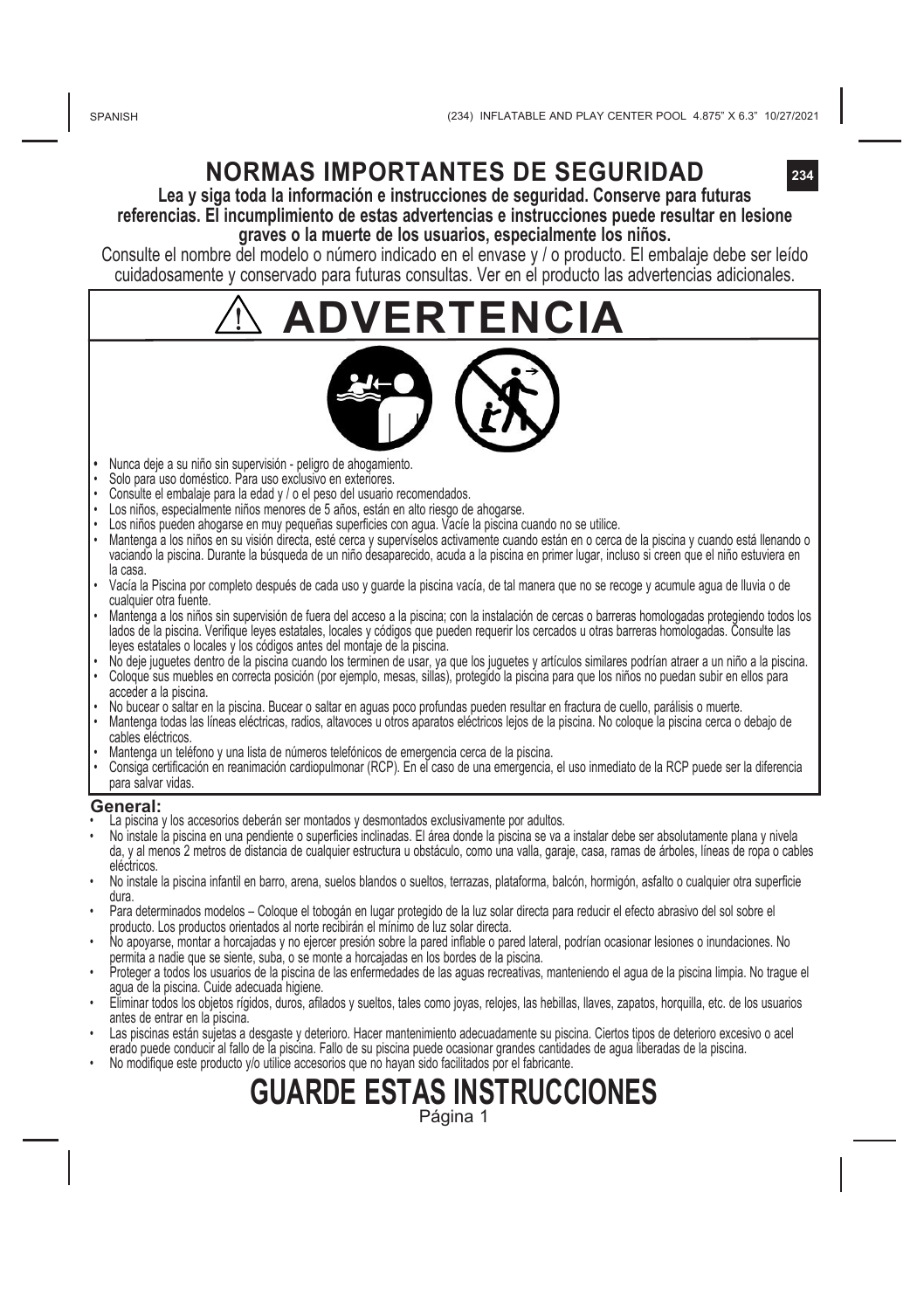SPANISH

**234**

### **Instrucciones de montaje:**

Dependiendo del tamaño del producto, 2 o más adultos se recomiendan para su instalación. El tiempo de montaje puede variar de 10 a 20 minutos sin contar el tiempo de llenado.

- 1. Buscar una superficie plana, césped nivelado y libre de piedras, ramas u otros objetos punzantes que pueden perforar el forro de la piscina o provocar un accidente. Hay diferentes tipos de césped que puede dañar el liner como Bermuda. Hierba que pueda crecer atravesando el liner no se considera defecto de fabricación.
- 2. Mover el producto (en su paquete original) al sitio seleccionado antes de inflar no inflar el producto y arrastrar, ya que puede dar lugar a fugas pinchazos o daños.
- 3. Poco a poco se desenrollar el producto e inspeccionar roturas o punciones. No utilice si el producto está dañado.
- 4. Coloque la piscina de la manera más equilibrada y balanceada posible y cerrar todos los tapones de drenaje y / o válvula de escape las tapas en su caso.
- 5. Inflar la cámara de aire inferior primero, con una bomba de aire manual diseñada específicamente para productos inflables y, a continuación la siguiente cámara o cámaras en secuencia. De una en una.
- 6. Llene el producto con aire hasta que la superficie esté firme al tacto. Si hay cualquier tipo de sobreesfuerzo en las costuras, el producto está demasiado inflado. Si alguna costura comienza a tener algún signo de sobrepresión, deje inmediatamente de inflar y la libere aire para reducir la presión hasta que los signos de estrés en la costura hayan desaparecido. No sobre inflar, no utilice compresor de aire de alta presión, ya que puede resultar en fugas de costura y roturas.
- 7. Cierre y asegure todas las tapa de la válvula de inflado de forma segura, empujando hacia abajo.
- 8. Poco a poco se llenan de agua hasta un nivel seguro para los usuarios.

### **INSTRUCCIONES PARA PRODUCTOS CON PULVERIZADOR DE AGUA Y OTROS ACCESORIOS (VARÍA SEGÚN MODELO):**



### **Fijación del pulverizador de agua**

- Busque el conector del pulverizador (A).
- 2. Se adjunta el conector del pulverizador (A) a una manguera de jardín (B), enroscando el pulverizador acoplando la manguera del jardín. Apriete con seguridad.
- 3. Abra el agua lentamente al principio para que el agua poco a poco llene. Luego, ajuste el rociado como se desee.
- 4. Si se proporciona un adaptador (varían según los modelos), enrosque el adaptador (C) en el conector del aspersor (A) e inserte la manguera de jardín (B) en el adaptador (C).

#### **MANTENIMIENTO DE LA PISCINA & DESAGÜE**

- Inspeccione la piscina al principio de cada uso para buscar agujeros, las fugas, desgaste y otros daños. Nunca use una piscina infantil dañada. • El agua puede ser fácilmente contaminada. Cambie el agua de la piscina infantil con frecuencia (sobre todo cuando hace calor) o cuando
- visiblemente esté contaminada.

### **Cómo vaciar y guardar su piscina para almacenarla:**

- 1. Los adultos deben drenar y almacenar la piscina. Consulte la normativa local para obtener instrucciones específicas relativas a la eliminación de agua de la piscina.
- 2. Retire todos los accesorios, juguetes, manguera de jardín, etc. de la piscina.
- 3. Abra la tapa de la válvula de drenaje (varían de modelos).
- 4. Abra con cuidado las tapas de la válvula de inflado y / o tapas de las válvulas de escape para desinflar las cámaras de aire, y lentamente empuje hacia el interior de la pared lateral y hacia abajo para acelerar el drenaje de la piscina. Lentamente levante un lado de la piscina para drenar el agua estancada restante.
- 5. Vuelva a insertar todas las tapas de las válvulas después para su almacenaje.
- 6. Asegúrese de que la piscina y todas las piezas estén completamente secas antes de plegar, dejar reposar bajo el sol durante una hora.
- 7. Doblar y guardar el liner y los accesorios en un lugar seco, limpio y resguardado en el interior de su casa. El embalaje original puede utilizarse para el almacenamiento.

### **Parche de reparación:**

Un parche de reparación ha sido incluido con el producto para la reparación de pequeñas fugas y pinchazos. Consulte las instrucciones en la parte posterior del parche de reparación.

### **GUARDE ESTAS INSTRUCCIONES** Página 2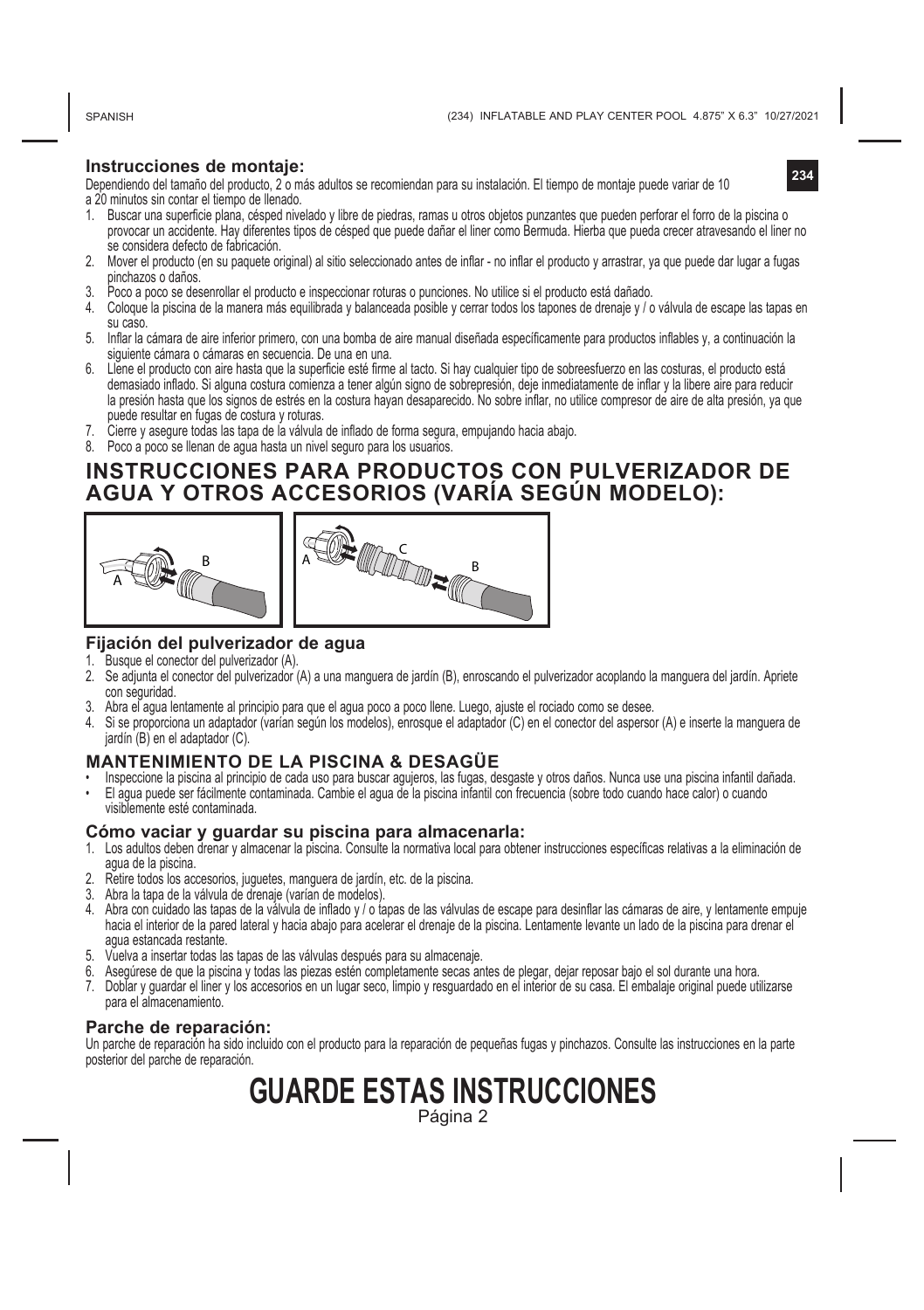## **WICHTIGE SICHERHEITSVORSCHRIFTEN**

**Lesen und befolgen Sie alle Sicherheitsinformationen und –anweisungen und heben Sie diese auf. Ein Nichtbefolgen dieser Warnungen und Hinweise kann zu ernsthaften Verletzungen oder dem Tod führen. Geben Sie besonders Acht auf Kinder.**

Beziehen Sie sich auf den Modellnamen oder die Nummer welche auf der Verpackung angeführt ist. Die Details auf der Verpackung müssen sorgfältig gelesen und aufbewahrt werden. Lesen Sie sich die Informationen auf dem Produkt für zusätzliche Warnungen durch.

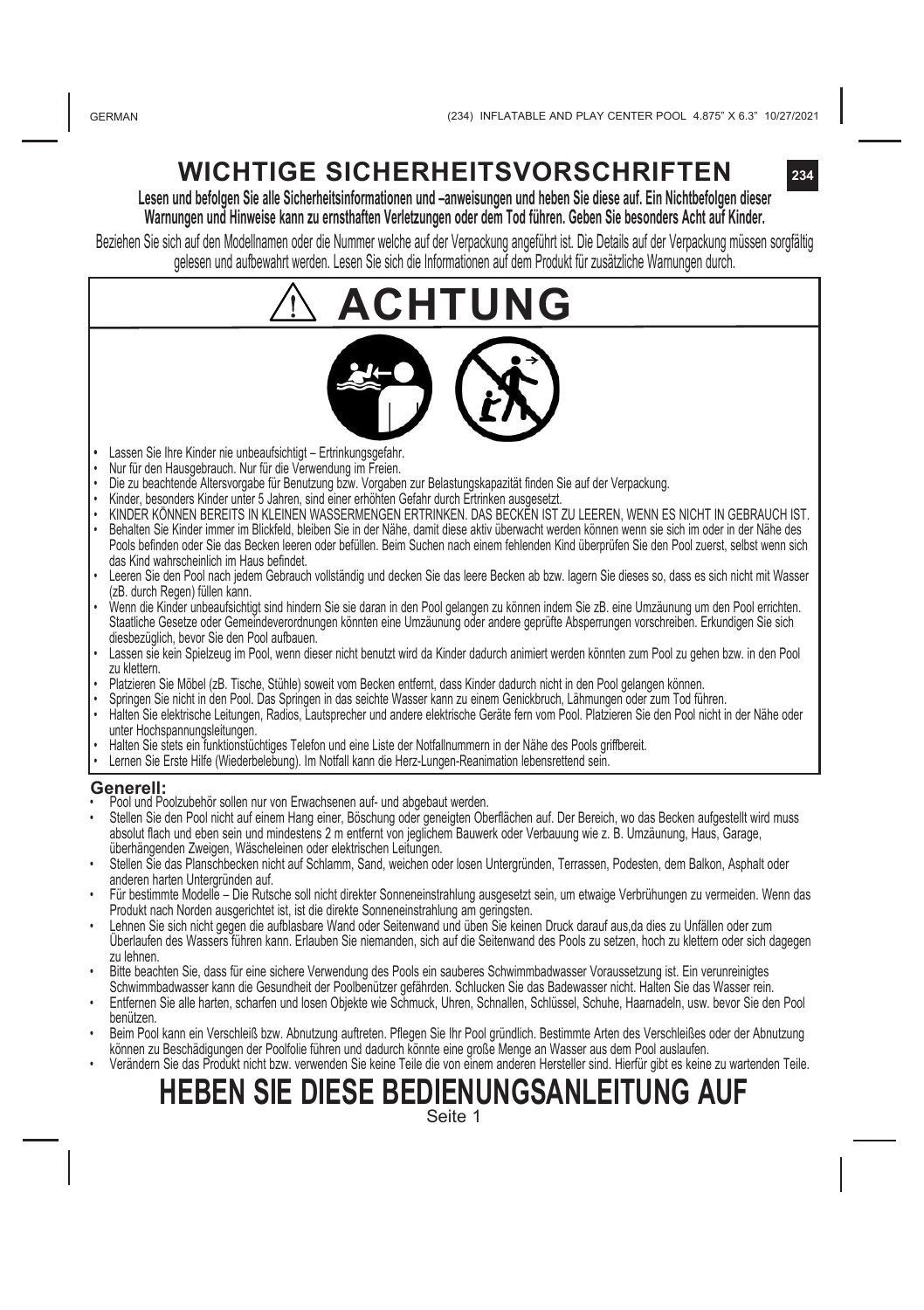GERMAN

**234**

### **Aufbauanleitung:**

Je nach Größe des Produkts werden 2 oder mehr Erwachsene für die Aufstellung empfohlen. Die benötigte Aufbauzeit liegt zwischen 10 und 20 Minuten (ohne die benötige Zeit zur Befüllung des Pools mit Wasser).

- 1. Finden Sie eine flache, ebene Rasenfläche die frei von Steinen, Zweigen oder anderen scharfen Objekten ist, welche die Poolfolie durchbohren oder Verletzungen verursachen könnten. Bestimmte Grasarten wie St. Augustine oder Bermuda, könnten durch die Poolfolie wachsen. Sollte Gras durch oder in die Poolfolie wachsen ist dies kein Produktionsfehler.
- 2. Tragen Sie das Produkt (in seiner Verpackung) zum ausgewählten Standort. Sobald Sie das Produkt aufgeblasen haben, ziehen Sie es nicht an eine andere Stelle da dies zu undichten Stellen oder zu einer anderen Beschädigung anderen Schaden führen kann.
- 3. Falten Sie das Produkt vorsichtig auseinander und überprüfen Sie es auf Risse oder Löcher. Verwenden Sie das Produkt nicht wenn es beschädigt
- ist. 4. Breiten Sie den Pool möglichst gleichmäßig aus und schließen Sie alle vorhandenen Ventile.
- 5. Blasen sie zuerst die untere Luftkammer mit einer Handpumpe, die für Aufblasartikel bestimmt ist, auf. Danach können Sie die restlichen Luftkammern aufpumpen.
- 6. Befüllen Sie das Produkt so lange mit Luft, bis die Oberfläche berührungsfest ist. Sind an der Naht Überdehnungen oder Verformungen, ist das Produkt zu fest aufgeblasen. Beginnt eine Naht sich zu überdehnen oder zu verformen stoppen Sie umgehend das Aufblasen und lassen Sie Luft ab um den Druck zu verringern, bis keine Belastungsanzeichen mehr sichtbar sind. Blasen Sie den Luftring nicht zu fest auf und verwenden Sie keinen Hochdruckluftkompressor, da dies Schäden an den Nähten verursachen kann.
- 7. Verschließen und versenken Sie alle Ventilkappen, indem Sie sie fest hineindrücken.
- 8. Füllen Sie den Pool bis zu einem sicheren Level für alle Benutzer langsam mit Wasser.

### **ANWEISUNGEN FÜR PRODUKTE MIT EINEM WASSERSPRÜHER UND ANDEREM ZUBEHÖR (JE NACH MODELL):**



### **Befestigung des Wassersprühers**

- 1. Lokalisieren Sie den Sprühanschluss (A).
- 2. Schließen Sie den Sprühanschluss (A) und an den Gartenschlauch (B) an. Ziehen Sie das Gewinde fest an.<br>3. Drehen Sie das Wasser zuerst langsam auf und erhöhen Sie schrittweise. Dann stellen Sie den Sprüher wie
- 3. Drehen Sie das Wasser zuerst langsam auf und erhöhen Sie schrittweise. Dann stellen Sie den Sprüher wie gewünscht ein.
- 4. Wenn ein Adapter mitgeliefert wird (je nach Modell), schrauben Sie den Adapter (C) auf den Sprühanschluss und stecken Sie den Gartenschlauch (B) auf den Adapter (C).

### **POOLINSTANDHALTUNG & ABFLUSS**

- 
- Uberpruien Sie den Pool vor jeder verwendung auf beschadigungen wie Locher, Schiltze, Kisse usw. Verwenden Sie hie ein beschadigtes Produkt.<br>• Das Wasser kann leicht verschmutzt werden. Wechseln Sie das Wasser von Plansc dieses sichtlich verschmutzt ist.

#### **Entleeren und Langzeitlagerung des Pools:**

- 1. Der Pool darf nur von Erwachsenen entleert und gelagert werden. Überprüfen sie die lokalen Vorschriften zur Entsorgung des Poolwassers.
- 2. Entfernen Sie das gesamte Zubehör, alle Spielzeuge, Gartenschläuche usw. vom Pool.
- 
- 3. Öffnen Sie die Ablassventilkappe. (vom Modell abhängig).<br>4. Öffnen Sie vorsichtig die Aufblasventilkappe und/oder die Ventilkappe des Bodenablaufs um Luftkammern auszulassen. Drücken Sie langsam 4. Omnen Sie vorsichug die Aurbiasvenuikappe und/oder die venuikappe des Bodenabiaurs um Lurikammern auszulassen. Drucken Sie langsam<br>gegen die Seitenward, somit fließt das Wasser schneller aus dem Bodenablauf. Heben Sie l
- 5. Setzen Sie zur Lagerung alle Ventilkappen wieder auf.
- 6. Achten Sie darauf, dass der Pool und alle Zubehörteile vor dem Falten völlig trocken sind. Lassen Sie sie eine Stunde in der Sonne trocknen.
- 7. Falten Sie die Poolfolie und lagern Sie sie mit dem Zubehör an einem trockenen, sauberen Indoor-Lagerplatz. Die Originalverpackung kann zur Lagerung verwendet werden.

### **Reparaturflicken:**

Ein Reparaturflicken ist im Lieferumfang des Produktes enthalten um kleine Löcher und Schlitze reparieren zu können. Anwendungshinweise finden Sie auf der Rückseite des Reparaturflickens.

Nach Ende der Lebensdauer bitte über örtliche Entsorgungsbetriebe entsorgen. Der Artikel besteht aus PVC.

# **HEBEN SIE DIESE BEDIENUNGSANLEITUNG AUF**

Seite 2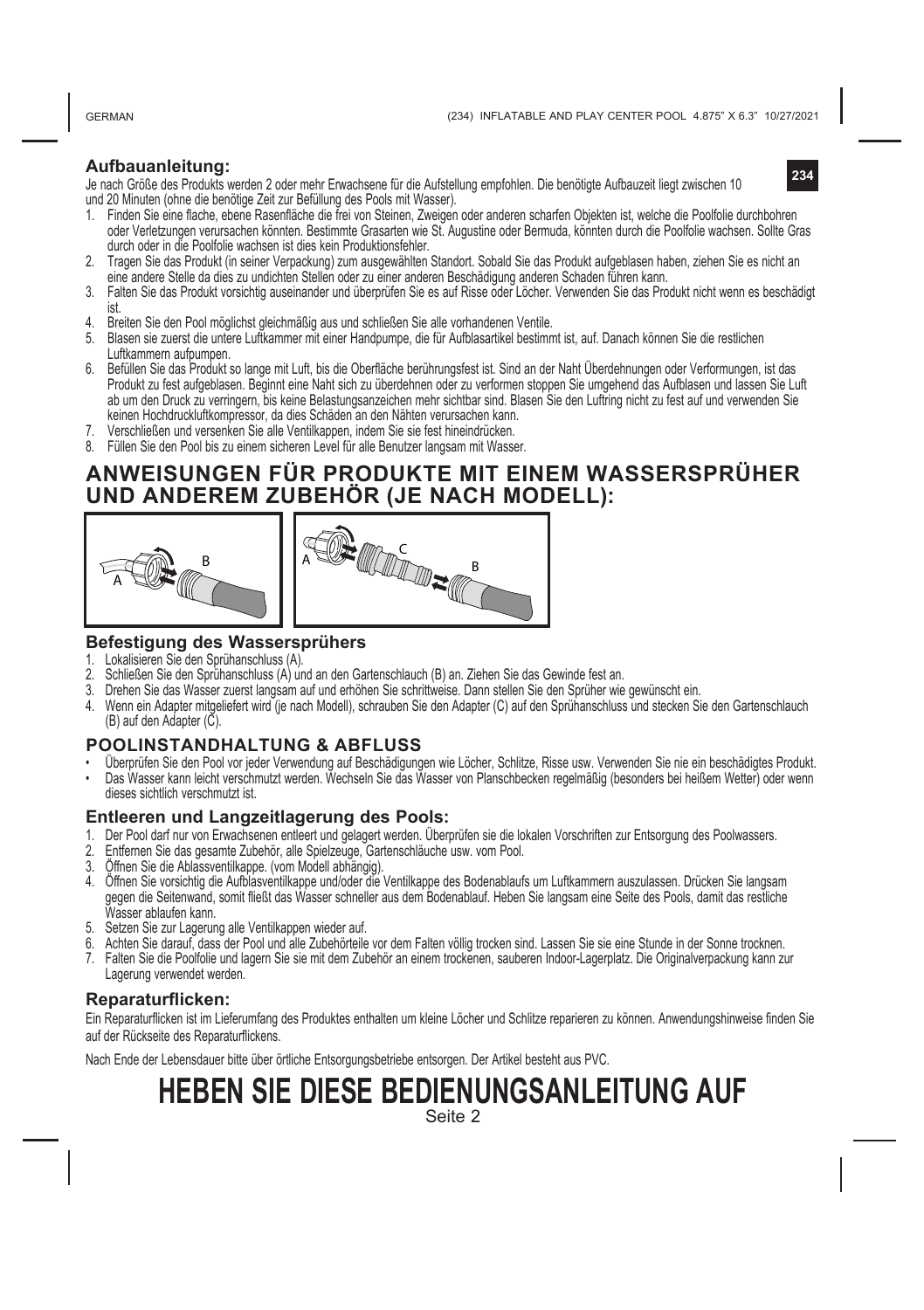### **Leggere e seguire scrupolosamente tutte le informazioni e le istruzioni di sicurezza. Conservare per riferimenti futuri. Il mancato rispetto di queste avvertenze ed istruzioni può provocare lesioni gravi o morte agli utenti, soprattutto ai bambini.**

Fare riferimento al nome del modello o al numero indicato sulla confezione e / o sul prodotto. La confezione deve essere letta attentamente e conservata per riferimenti futuri. Vedere il prodotto per ulteriori avvertenze.

# ΈN7Δ



- **•**  Non lasciare mai il bambino incustodito pericolo di annegamento.
- Solo per uso domestico. Solo per uso esterno.
- Fare riferimento alla confezione per conoscere l'età e il peso raccomandati degli utenti.
- I bambini, soprattutto quelli di età inferiore ai 5 anni, sono ad alto rischio di annegamento.
- I bambini possono annegare anche in acque molto basse. Svuotare la piscina quando non viene utilizzata.
- Osservare costantemente i bambini, mantenendosi nelle strette vicinanze e controllandoli attentamente quando sono in piscina o vicini alla stessa oppure quando si è in fase di riempimento/svuotamento della piscina. In caso di scomparsa di un bambino, controllare prima di tutto la piscina, anche se ci sono alte possibilità che il bambino sia in casa.
- Svuotare completamente la piscina dopo l'uso e riporla vuota in maniera tale da non raccogliere l'acqua piovana o di qualsiasi altra fonte. • Per evitare che i bambini incustoditi possano accedere alla piscina, installare recinzioni o altre barriere intorno alla piscina. Leggi statali o locali possono richiedere delle particolari recinzioni o altre barriere certificate. Controllare le leggi statali o locali prima di installare la piscina.
- Non lasciare giocattoli all'interno della piscina quando non è in uso, poiché giocattoli e oggetti simili potrebbero attirare il bambino sul bordo della piscina.
- Posizionare i mobili da giardino (per esempio, tavoli, sedie,..) lontano dalla piscina, in modo che i bambini non possano arrampicarsi sui mobili e accedere facilmente alla piscina.
- Non immergersi o tuffarsi in questa piscina. Immersioni o tuffi in acqua poco profonda potrebbero provocare collo spezzato, paralisi o morte.
- Tenere tutti i cavi elettrici, le radio, gli altoparlanti e gli altri apparecchi elettrici fuori dalla piscina. Non collocare mai la piscina vicino o sotto i cavi elettrici.
- Mantenere un telefono funzionante e un elenco di numeri di emergenza vicino alla piscina.
- Munirsi di una certificazione in rianimazione cardiopolmonare (CPR). In caso di emergenza, l'utilizzo immediato di CPR può fare la differenza tra la vita e la morte.

### **Avvertenze generali:**

- La piscina e i suoi accessori devono essere montati e smontati solo da adulti.
- Non montare la piscina su un pendio o su piani inclinati. La zona in cui montare la piscina deve essere assolutamente piatta e a livello e ad almeno 2 m di distanza da qualsiasi struttura o ostruzione come, recinzione, garage, casa, rami sporgenti, fili per la biancheria o cavi elettrici.
- Non installare la piscina per bambini su fango, sabbia, suolo morbido, piattaforma, balcone, cemento, asfalto o altre superfici dure.
- Per alcuni modelli Individuare la posizione di minor esposizione ai raggi solari per evitare danneggiamenti. Un prodotto esposto a nord, riceverà una minore eposizione.
- Non sporgersi, non mettersi a cavalcioni o esercitare pressione sopra o a lato della parte gonfiabile del prodotto al fine di evitare incidenti o allagamenti. Non permettere a nessuno di sedersi, arrampicarsi sopra o mettersi a cavalcioni della piscina.
- Per proteggere tutti gli utenti dalle malattie legate all'acqua, mantenere sempre l'acqua della piscina pulita. Non bere l'acqua della piscina. Questa è una norma igienica importante.
- Rimuovere tutti gli oggetti duri, taglienti e appuntiti come monili, orologi, fibbie, chiavi, scarpe, ecc, prima di entrare in piscina.
- Le piscine sono soggetti ad usura e deterioramento. Conservare la piscina correttamente. Alcuni tipi di deterioramento eccessivo o accelerato potrebbero danneggiare la piscina. Il cedimento della piscina potrebbe provocare l'uscita di grandi quantità d'acqua.
- Non modificare il prodotto e/o non utilizzare accessori non forniti dal produttore. Non ci sono parti riparabili o modificabili.

### **CONSERVARE QUESTE ISTRUZIONI** Pag 1

**234**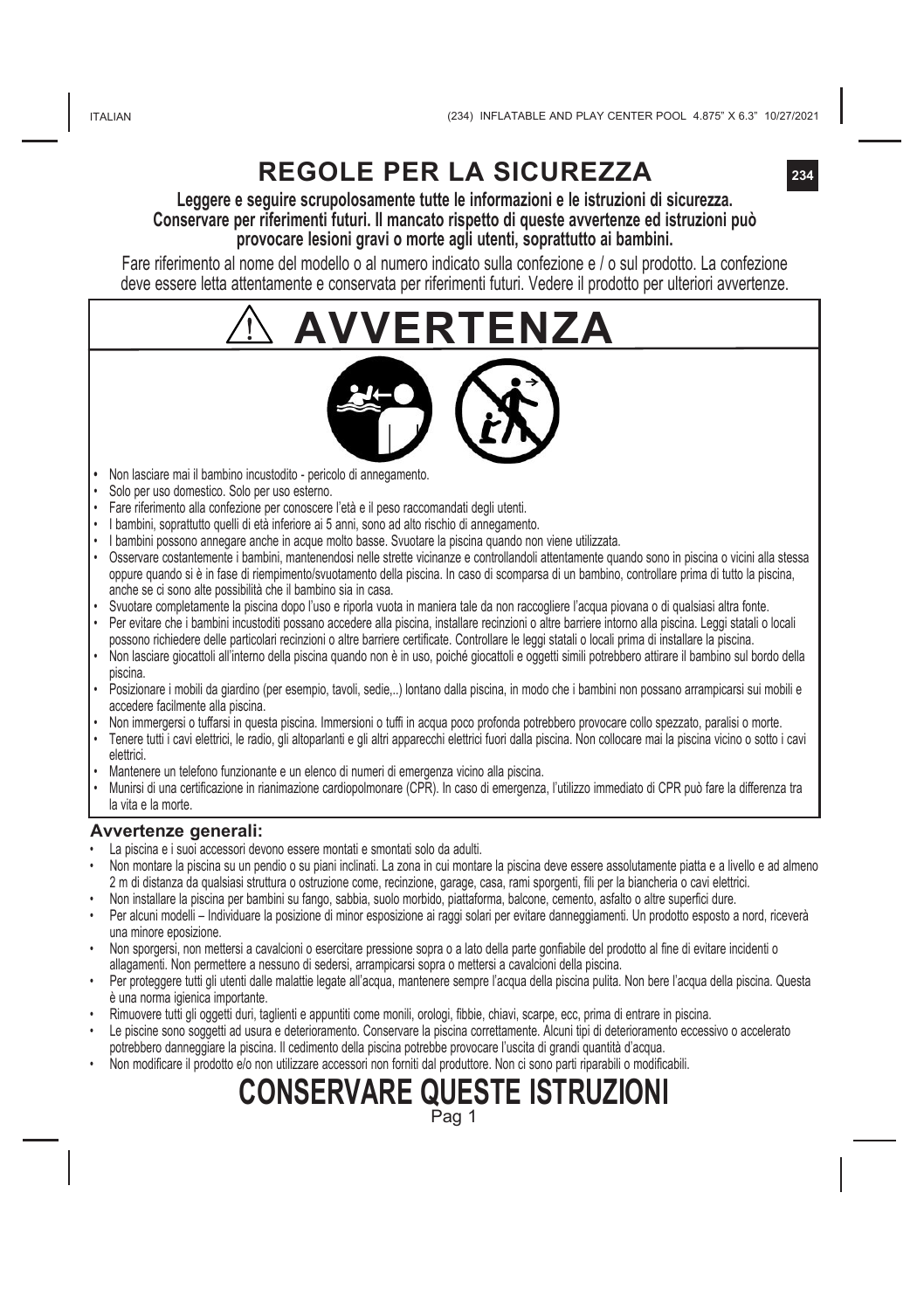ITALIAN

**234**

### **Istruzioni di montaggio:**

A seconda delle dimensioni del prodotto, si consigliano 2 o più adulti per l'installazione. Il tempo di installazione può variare da 10 a 20 minuti, escludendo il tempo necessario per il riempimento della piscina.

- 1. Individuare una superficie piana e liscia, libera da pietre, rami o altri oggetti appuntiti che potrebbero danneggiare il liner o provocare lesioni. Certi tipi di erbe, come la St. Augustine e la Bermuda potrebbero crescere attraverso il fondo della piscina. L'erba potrebbe crescere attraverso il liner ma ciò non rappresenta un difetto di fabbricazione.
- 2. Spostare il prodotto (utilizzando l'apposita confezione) verso l'area selezionata prima del gonfiaggio non gonfiare e non trascinare il prodotto onde evitare fori o danni.
- 3. Estrarre lentamente dalla confezione il prodotto e verificare che non presenti strappi, rotture o forature. Non utilizzare il prodotto se è danneggiato.
- 4. Posizionare la piscina in maniera uniforme e chiudere tutti i tappi di scarico e/o tutti i tappi delle valvole di rilascio, qualora ce ne siano.
- 5. Gonfiare per prima la camera d'aria inferiore con una pompa manuale ad aria progettata specificatamente per i prodotti gonfiabili e poi in un secondo momento la camera o le camere d'aria successive in sequenza.
- 6. Gonfiare il prodotto fino a quando la superficie risulta solida al tatto. Se appare qualche tensione sulle cuciture, significa che il prodotto è gonfiato eccessivamente. Se una qualsiasi cucitura incomincia a sforzare, interrompere immediatamente il gonfiaggio e rilasciare l'aria in eccesso per ridurre la pressione, fino a quando la cucitura non presenta più segni di tensione. Non gonfiare eccessivamente e non usare un compressore ad alta pressione per il gonfiaggio, onde evitare danni alle cuciture.
- 7. Chiudere e fissare tutti i tappi delle valvole di gonfiaggio saldamente, premendo con decisione su di essi.
- 8. Riempire d'acqua lentamente fino a raggiungere il giusto livello di sicurezza per gli utenti.

### **ISTRUZIONI PER I PRODOTTI CON SPRUZZINO E ALTRI ACCESSORI (DIFFERENTI A SECONDA DEI MODELLI):**





### **Come collegare lo spruzzino**

- 1. Individuare il connettore (A) dello spruzzino.
- 2. Collegare il connettore (A) dello spruzzino al tubo (B) della canna da giardino inserendo il raccordo nel tubo (B). Stringere a fondo.
- 3. Aprire l'acqua prima lentamente per permettere un riempimento graduale. Poi regolare lo spruzzino in base ai propri gusti.
- 4. Se viene fornito un adattatore (differente a seconda dei modelli), collegare l'adattatore (C) al connettore (A) dello spruzzino e inserire il tubo da giardino (B) nell'adattatore (C).

### **MANUTENZIONE DELLA PISCINA & SVUOTAMENTO**

- Controllare la piscina all'inizio di ogni utilizzo, affinché non vi siano fori, perdite, danni da usura o altri danni. Non usare mai la piscina danneggiata.
- L'acqua può facilmente sporcarsi. Sostituire spesso l'acqua della piscina (soprattutto se montata in luoghi dal clima caldo) o quando visibilmente sporca.

### **Come svuotare la vostra piscina e conservarla correttamente:**

- 1. Gli adulti devono svuotare la piscina e riporla in luogo asciutto e pulito. Verificare le eventuali direttive locali riguardo l'eliminazione dell'acqua dalla piscina.
- 2. Rimuovere tutti gli accessori, i giocattoli, i tubi da giardino, etc dalla piscina.
- 3. Aprire il tappino della valvola di scarico (differente a seconda dei modelli).
- 4. Aprire con cautela i tappini della valvola di gonfiaggio e/o il tappino della valvola di scarico per sgonfiare le camere d'aria e spingere lentamente la parete laterale verso l'interno e verso il basso per accelerare lo svuotamento della piscina. Lentamente sollevare un lato della piscina per drenare l'acqua rimanente.
- 5. Inserire nuovamente tutti i tappini delle valvole in fase di ritiro del prodotto.
- 6. Per assicurarsi che tutti i componenti siano perfettamente asciutti prima di ritirarli, lasciarli al sole per un'ora.
- 7. Piegare e riporre il liner e gli accessori in un luogo interno, asciutto e pulito. La confezione originale può essere utilizzata per il ritiro del prodotto.

### **Toppe di riparazione:**

Un kit di riparazione composto da toppe è stato incluso all'interno del prodotto per la riparazione di piccole perdite e buchi. Fare riferimento alle istruzioni sul retro delle toppe di riparazione.

### **CONSERVARE QUESTE ISTRUZIONI** Pag 2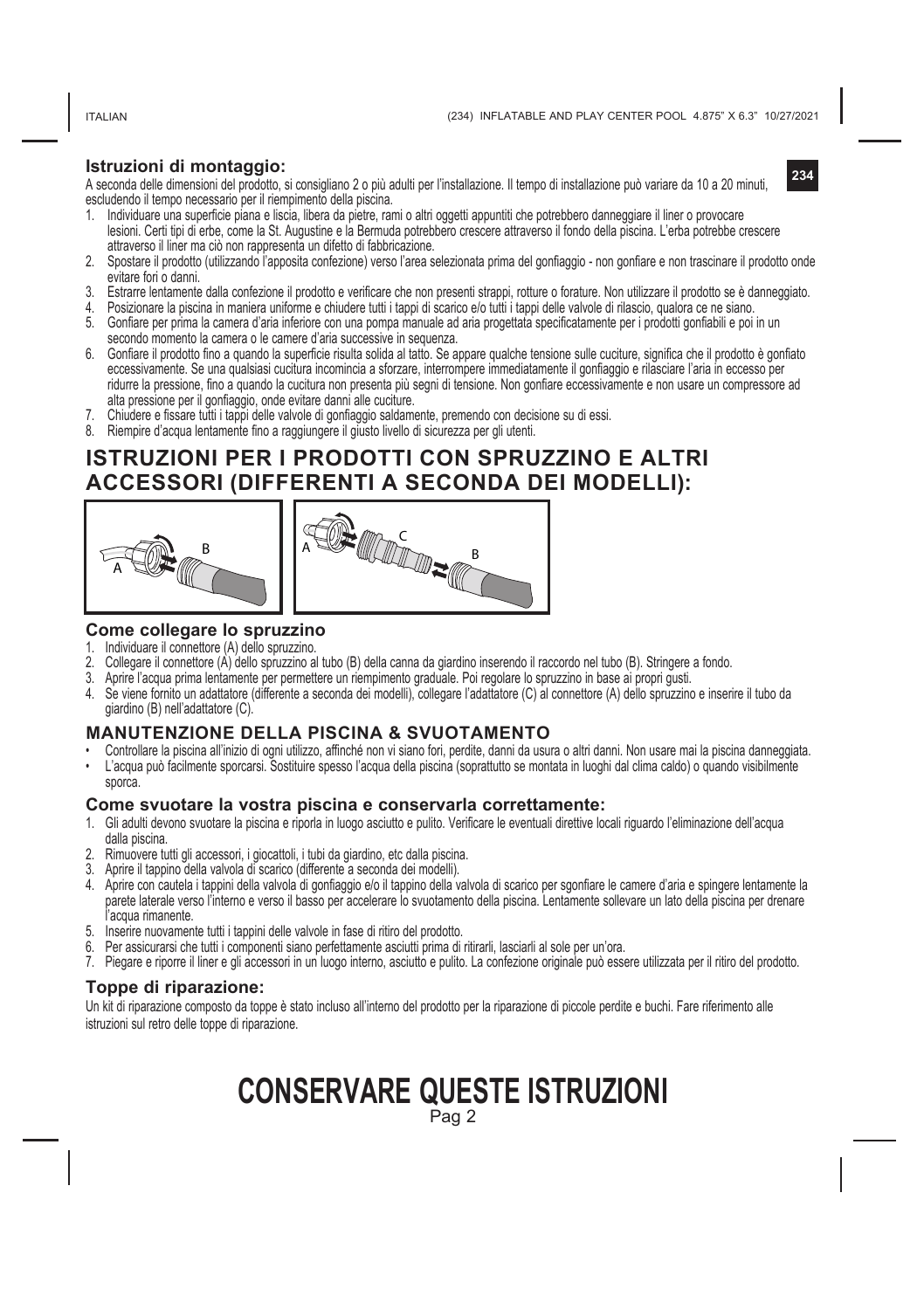## **VEILIGHEIDSVOORSCHRIFTEN**

### **Lees alle veiligheidsinformatie en -instructies en volg deze op. Bewaar de instructies. Het niet opvolgen of negeren van de waarschuwingen en instructies kunnen resulteren in ernstig letsel of zelfs de dood.**

Controleer het model of artikelnummer op de verpakking en/of het product. De verpakking dient zorgvuldig gelezen en bewaard te worden. Zie het product voor aanvullende waarschuwingen.

# **WAARSCHUWING**



- **•**  Laat uw kind nooit zonder toezicht achter kans op verdrinking.
- Uitsluitend voor huishoudelijk gebruik. Alleen voor gebruik buitenshuis.
- Raadpleeg de verpakking voor de aangeraden leeftijd en/of gewicht.
- Voor kinderen, met name kinderen jonger dan 5 jaar, geldt een hoog verdrinkingsgevaar.
- Een kleine hoeveelheid water kan al verdrinkingsgevaar voor kinderen opleveren, maak daarom altijd het zwembad leeg wanneer deze niet gebruikt wordt.
- Houd constant toezicht en blijf in de buurt wanneer er kinderen in of bij het zwembad zijn of wanneer u het zwembad vult of leegt. Wanneer uw kind vermist wordt, controleer dan eerst het zwembad, zelfs als u vermoedt dat het kind in huis is.
- Leeg het zwembad helemaal na ieder gebruik en zorg ervoor dat deze dusdanig opgeborgen wordt dat er geen regenwater in komt te staan.
- Zorg ervoor dat kinderen geen toegang hebben tot het zwembad wanneer u hekken of een andere erkende barrière plaats. Controleer wettelijke voorschriften betreft hekken en barrières alvorens u het zwembad opzet.
- Laat geen speelgoed in het zwembad achter na gebruik, dit kan het aantrekkelijk maken voor een kind om het zwembad in te gaan.
- Plaats tuinmeubelen uit de buurt van het zwembad zodat kinderen er niet op kunnen klimmen en toegang tot het zwembad krijgen.
- Springen of duiken in ondiep water kan letsel veroorzaken, doe dat dus niet in dit zwembad.
- Houd alle elektrische apparaten en draden uit de buurt van het zwembad. Plaats het zwembad niet op of onder elektrische draden.
- Houd een werkende telefoon en een lijst met alarmnummers binnen handbereik.
- Gebruik onmiddellijk reanimatie in geval van nood.

### **Algemeen:**

- Bad en accessoires dienen slechts door volwassenen opgebouwd/in elkaar te worden gezet.
- Het zwembad mag niet op een helling of ongelijke ondergrond geplaatst worden. De ondergrond moet geheel vlak en egaal zijn, het zwembad moet ten minste 2 m van hekken, garages, elektrische draden e.d. verwijderd zijn.
- Plaats het peuterbad niet op modder, zand of andere losse ondergronden. Het bad mag niet op een balkon of rechtstreeks op asfalt of beton geplaatst worden.
- Voor bepaalde modellen: Zorg ervoor dat de glijbaan niet blootgesteld word aan direct zonlicht om verbranding aan de huid door warmte te voorkomen.
- Oefen geen druk uit of leun niet op de opblaasbare rand, dit kan instorting en letsel veroorzaken. Sta niemand toe op de wanden van het bad te klimmen, staan of zitten.
- Bescherm alle zwembad gebruikers tegen ziektes of infecties en houdt het zwemwater goed schoon. Slik het zwemwater niet in.
- Zorg ervoor dat er geen harde of scherpe voorwerpen als sieraden en horloges in het zwembad komen.
- Slecht onderhoud van uw zwembad kan slijtage en snelle veroudering van het materiaal veroorzaken, dit kan leiden tot waterverlies en een defect onbruikbaar zwembad.
- Verander zelf niets aan het product of gebruik geen onderdelen van een ander merk dan Intex. Er zijn geen vervangende onderdelen.

### **BEWAAR DEZE HANDLEIDING GOED** Bladzijde 1

**234**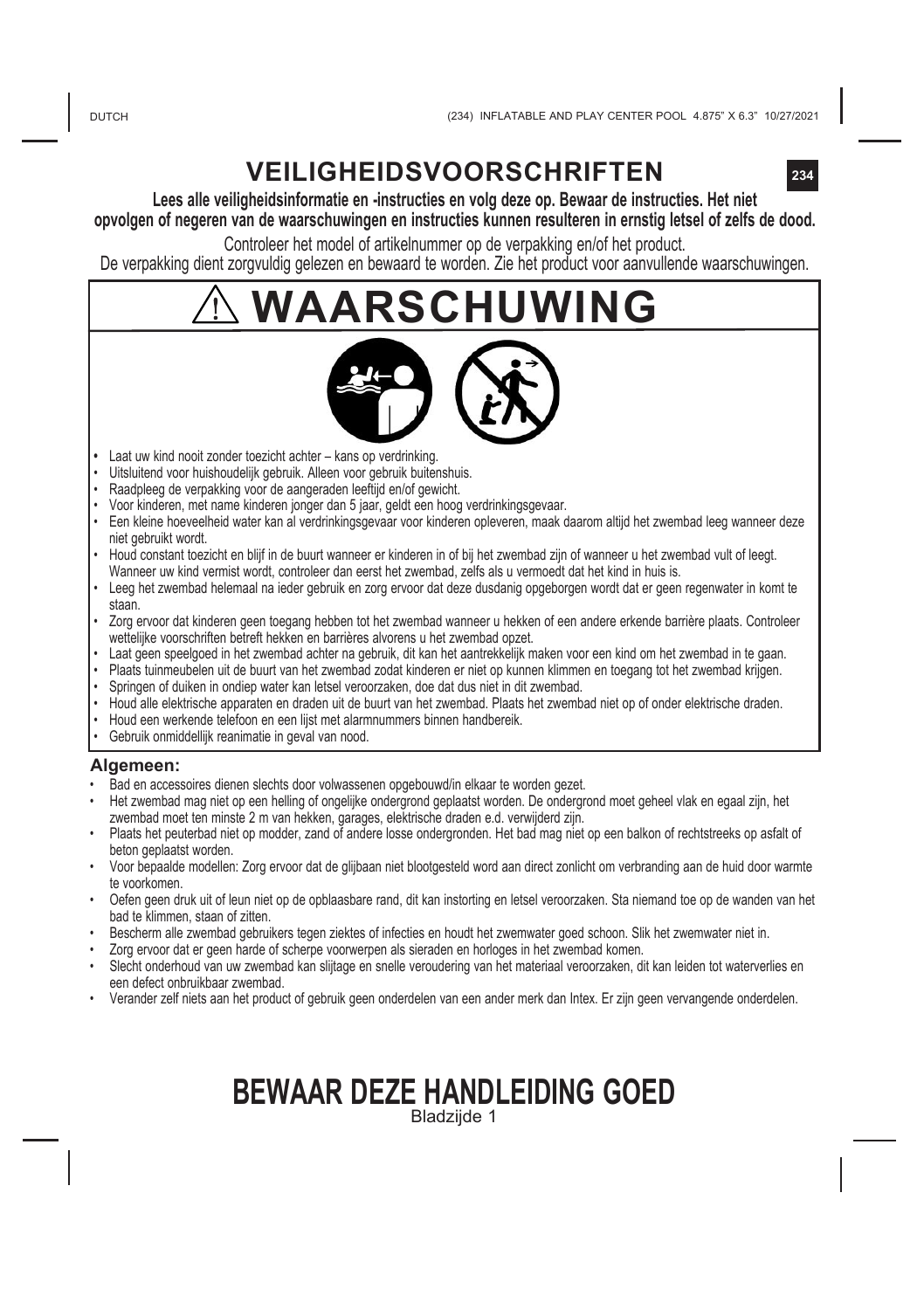**DUTCH** 

### **Montage zwembad:**

**234** Afhankelijk van de grootte van het zwembad zijn er twee of meer volwassenen nodig bij het opzetten. Exclusief vullen zal het opzetten van het bad tussen de 10 en 20 minuten duren.

- 1. Het oppervlak waar het bad komt te staan dient vrij te zijn van stenen, takken en andere scherpe voorwerpen welke het bad kunnen beschadigen. Let op: Bepaalde soorten gras, zoals St. Augustine en Bermuda, kunnen door het zeil groeien. Gras dat door de liner heen groeit is geen fabricage fout.
- 2. Breng het product (in de verpakking) naar de gewenste locatie voordat u deze op gaat blazen verplaats het product niet in opgeblazen toestand, dit kan lekkage of beschadiging veroorzaken.
- 3. Vouw het product voorzichtig uit en controleer op beschadigingen. Gebruik het product niet wanneer het beschadigd is.
- 4. Leg het zwembad gelijkmatig uit en sluit alle pluggen en ventielen.
- 5. Blaas eerst de luchtkamer op de bodem op met een handpomp alvorens u de rest opblaast.
- 6. Vul het product met lucht totdat deze stevig aanvoelt. Wanneer er teveel lucht in het product gedaan wordt zullen de naden loslaten. Als u ziet dat een naad los begint te raken stop dan met opblazen en laat er wat lucht uit zodat de druk op de naden verminderd wordt. Blaas het product niet te ver op en gebruik geen compressor, dit kan leiden tot lekken in de naden.
- 7. Sluit alle ventielen door deze goed naar beneden te drukken.
- 8. Vul langzaam met water tot aan een veilig waterniveau voor de gebruikers.

### **INSTRUCTIES VOOR PRODUCTEN MET EEN WATER SPROEIER EN/OF ANDERE ACCESSOIRES:**



### **Bevestigen van de water sproeier**

- 1. Neem de sproeier aansluiting (A) welke aan het product bevestigd zit.
- 2. Draai de sproeier aansluiting (A) stevig aan de tuinslang (B) vast.
- 3. Laat het water rustig in de tuinslang lopen, gebruik daarna de spoeier zoals u wenst.
- 4. Wanneer u een adapter dient te gebruiken (verschilt per model), draai dan de adapter (C) aan de sproeier aansluiting (A) en sluit daarna de tuinslang (B) op de adapter (C) aan.

### **ONDERHOUD**

- Controleer voor ieder gebruik het peuterbadje op beschadigingen en lekken, gebruik nooit een beschadigd bad.
- In water worden snel bacteriën gevormd. Vervang het water regelmatig (vooral bij warm weer).

#### **Leegmaken en opbergen van uw zwembad:**

- 1. Het legen en opbergen van het zwembad dient door volwassenen gedaan te worden. Alvorens u heb bad leeg laat lopen dient u de lokale regelgeving te controleren voor het afvoeren van zwemwater.
- 2. Verwijder alle accessoires, speelgoed, tuinslang etc. van het zwembad.
- 3. Open de stop voor de wateruitlaat (verschilt per model).
- 4. Open de opblaasventielen om de luchtkamers leeg te laten lopen, duw de zijwanden naar binnen/beneden om het leeglopen sneller te laten verlopen. Til het voorzichtig aan één zijde omhoog om het laatst achtergebleven water eruit te krijgen.
- 5. Dicht alle ventielen voordat u het product opbergt.
- 6. Het zwembad en alle onderdelen moeten geheel droog zijn voordat deze gevouwen of opgeborgen worden, laat het in de zon droog worden.
- 7. Bewaar de liner en de accessoires op een droge schone locatie binnenshuis. De originele verpakking kan gebruikt worden om het product op te slaan.

#### **Reparatievel:**

Een reparatievel is bijgesloten voor het repareren van kleine lekjes en gaatjes. Raadpleeg de instructies achterop het reparatievel.

### **BEWAAR DEZE HANDLEIDING GOED** Bladzijde 2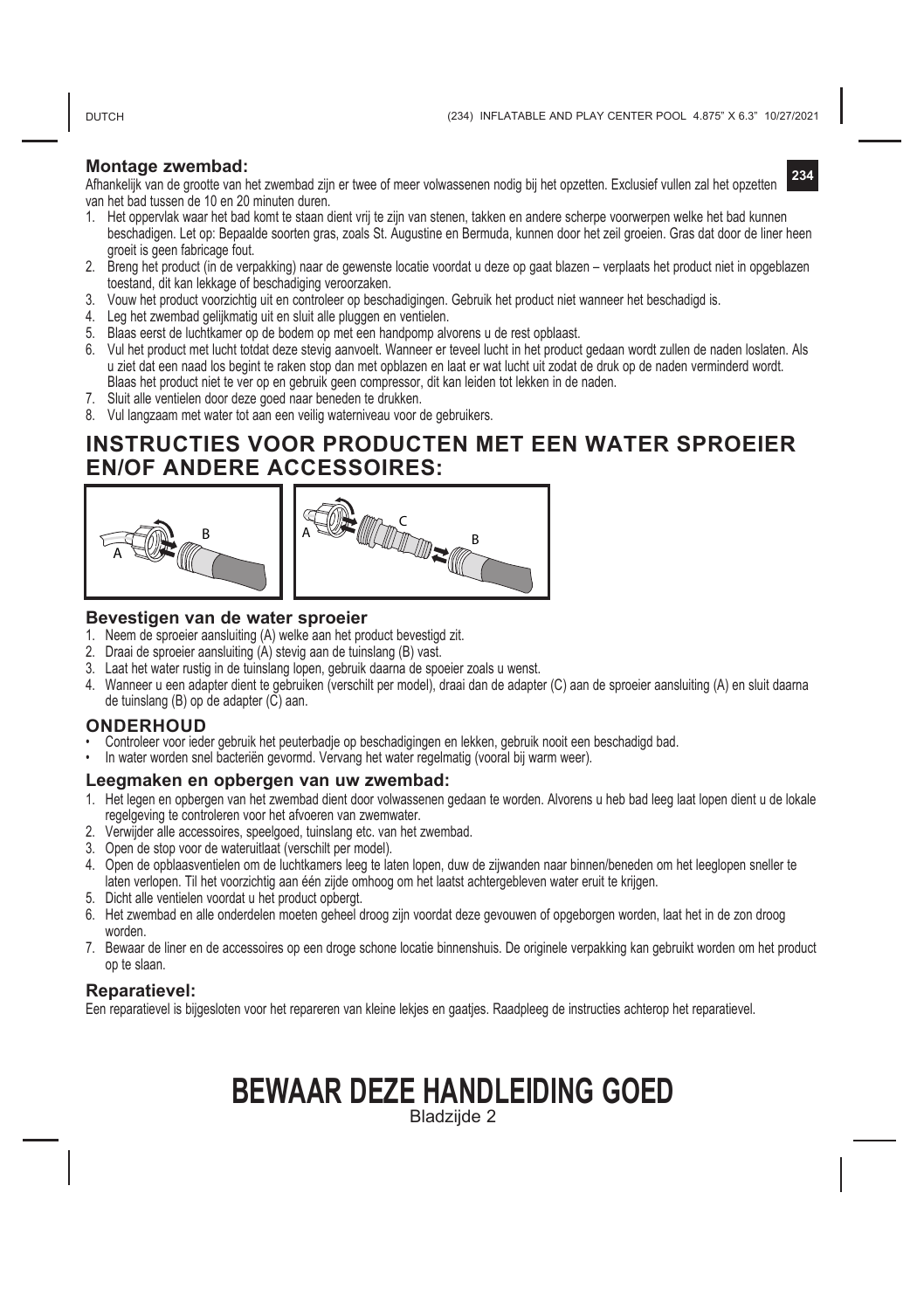### **NORMAS IMPORTANTES DE SEGURANÇA**

**Leia e siga todas as instruções e informações de segurança. Guardar para referências futuras. Não seguir estas advertências e instruções pode resultar em ferimentos graves ou morte para os usuários, especialmente as crianças.**

Consulte o modelo ou o número indicado na embalagem e/ou produto. A embalagem deve ser lida com cuidado e guardada para referência futura. Veja no produto advertências adicionais.

- **ATENÇÃO •**  Nunca deixe a criança sozinha - perigo de afogamento. Apenas para uso doméstico. Utilizar no exterior. • Consulte a embalagem para a faixa etária e/ou peso recomendado do utilizador. • Certifique-se que a criança tem pé e está sob a vigilância de adultos. • As crianças podem afogar-se em pequenas quantidades de água. Esvazie a piscina quando não estiver a ser utilizada. • Mantenha as crianças sob vigilância direta, fique por perto e supervisione ativamente quando elas estiverem dentro ou perto da piscina e quando você estiver a encher ou a esvaziar a piscina. Quando procurar por uma criança desaparecida, verifique primeiro a piscina, mesmo se achar que a criança está dentro de casa. • Esvazie a piscina completamente após cada utilização e guarde-a vazia, de modo a não acumular água da chuva ou de qualquer outra fonte. • Mantenha as crianças sem vigilância fora do acesso à piscina através da instalação de cercas ou outras barreiras aprovadas, ao redor da piscina. A legislação local pode exigir cercas ou outras barreiras aprovadas. Verifique as leis locais antes da instalação da sua piscina. Não deixe brinquedos dentro da piscina quando terminar de a usar, uma vez que os brinquedos e artigos semelhantes podem atrair a atenção das crianças para a piscina. • Posicione móveis (por exemplo, mesas, cadeiras) longe da piscina, de maneira a que as crianças não possam subir neles para ter acesso à piscina. • Não mergulhe ou salte na piscina. Mergulhar ou saltar em águas rasas pode resultar em pescoço partido, paralisia ou morte. • Manter todos os fios elétricos, rádios, colunas e outros aparelhos elétricos longe da piscina. Não coloque a piscina perto ou debaixo de linhas aéreas de transporte elétrico. • Mantenha um telefone e uma lista de números de emergência perto da piscina. • Torne-se um profissional certificado em ressuscitação cardiopulmonar (RCP). No caso de uma emergência, o uso imediato da RCP pode fazer a diferença para salvar vidas. **Geral:** • A piscina e os equipamentos da piscina devem ser montados e manuseados apenas por adultos. • Não monte a piscina numa ladeira ou superfícies inclinadas. A área onde a piscina será montada deve ser absolutamente plana e nivelada, e a pelo menos 2 m de distância de qualquer estrutura ou obstáculo, como um muro, garagem, casa, galhos pendentes, varal de roupa ou cabos elétricos. • Não instale a piscina infantil na lama, areia, em solos moles ou soltos, terraços, plataformas, varandas, cimento, asfalto ou qualquer outra superfície dura. • Para alguns modelos - Localize o lado que recebe menos luz solar direta, de modo a reduzir a probabilidade de queimaduras. Um produto virado para o norte irá receber menos luz solar direta. • Não se incline, não se sente nem exerça pressão sobre a parede ou lateral insuflável, pois podem ocorrer inundações ou ferimentos. Não permita que ninguém se sente, suba ou fique em cima da lateral da piscina. • Proteja todos os ocupantes da piscina de doenças relacionadas com a água, mantendo a água da piscina limpa. Não engolir a água da piscina. Mantenha uma boa higiene. • Remova dos utilizadores todos os objetos duros, afiados e soltos, como jóias, relógios, fivelas, chaves, sapatos, ganchos, etc., antes de entrar na piscina. • As piscinas estão sujeitas a desgaste e deterioração. Faça manutenção adequada da sua piscina. Certos tipos de deterioração excessiva ou
- acelerada podem levar ao desgaste acentuado da piscina. O desgate acentuado da piscina pode causar a libertação de uma grande quantidade de água da piscina.
- Não modifique este produto e/ou use acessórios não fornecidos pelo fabricante. As pecas não são reparáveis.

**GUARDE ESTAS INSTRUÇ**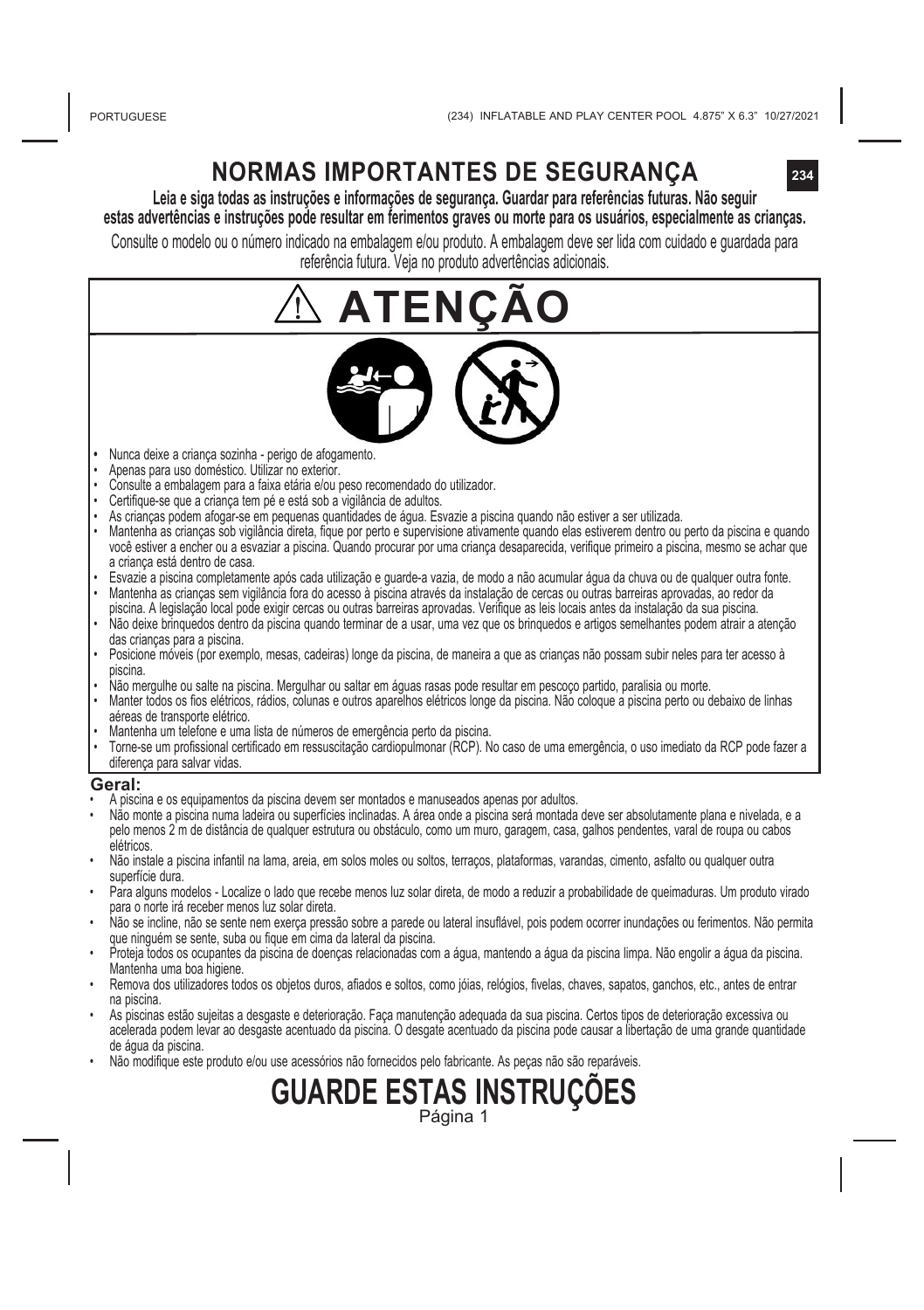#### **Instruções de montagem:**

Dependendo do tamanho do produto, dois ou mais adultos são recomendados para a sua instalação. O tempo de montagem pode variar entre 10 e 20 minutos excluindo o tempo para encher a piscina com água.

- 1. Encontre uma superfície plana, com relvado nivelado, que esteja livre e limpa de pedras, galhos ou outros objetos pontiagudos que possam perfurar a lona da piscina ou causar danos. Certos tipos de relva como St. Augustine e Bermuda podem crescer através da lona. O crescimento de relva através da lona da piscina não é um defeito de fabrico.
- 2. Mova o produto (na sua embalagem) para o local selecionado antes de o insuflar Não arraste o produto quando insuflado, pois pode resultar em derrames ou danos.
- 3. Desdobre lentamente o produto e inspecione-o de cortes, rasgões ou furos. Não usar o produto se estiver danificado.
- 4. Desdobre a piscina o mais uniformemente possível e feche todas as válvulas.
- 5. Insufle primeiro a câmara de ar inferior com uma bomba manual, e em seguida, as outras câmaras.
- 6. Encha o produto com o ar até que a superfície esteja firme ao toque. Se houver qualquer deformação na costura, o produto foi demasiado insuflado, pare imediatamente de encher e esvazie o ar de modo a reduzir a pressão nas costuras. Nunca use um compressor de ar de alta pressão.
- 7. Feche todas as tampas das válvulas de insuflar com firmeza pressionando firmemente sobre elas.
- 8. Lentamente, encha a piscina com água até a um nível seguro para os utilizadores pretendidos.

### **INSTRUÇÕES PARA PRODUTOS COM PULVERIZADORES DE ÁGUA E OUTROS ACESSÓRIOS (VARIA DE ACORDO COM OS MODELOS):**





### **Ligar o pulverizador de água**

- 1. Fixar a ligação (A).<br>2. Ligue a ligação (A)
- 2. Ligue a ligação (A) a uma mangueira de jardim (B). Aperte bem.
- 3. Abra a torneira de água lentamente para permitir que encha gradualmente. Em seguida, ajuste o pulverizador de água como desejar. 4. Se um adaptador for fornecido (varia de acordo com os modelos), enrosque o adaptador (C) na ligação (A) e insira o adaptador (C) na
- mangueira de jardim (B).

### **MANUTENÇÃO DA PISCINA E DRENAGEM**

- Inspecionar a piscina antes de cada utilização no que se refere a furos, fugas, rasgões ou outros danos. Nunca use a piscina se estiver danificada.
- A água pode facilmente ficar contaminada. Troque a água da piscina para crianças com frequência (sobretudo no tempo quente) ou quando estiver visivelmente contaminada.

#### **Secar e armazenar a piscina:**

- 1. Devem ser adultos a esvaziar e a guardar a piscina. Verifique os regulamentos locais para obter instruções específicas sobre a eliminação da água da piscina.
- 2. Retire todos os acessórios, brinquedos, mangueira de jardim, etc. da piscina.
- 3. Abra a tampa da válvula de drenagem (varia de acordo com os modelos).
- 4. Cuidadosamente abra as tampas das válvulas de insuflar e/ou as tampas da válvula de drenagem para esvaziar as câmaras de ar. Lentamente, levante um lado da piscina para esvaziar a restante água.
- 5. Volte a inserir todas as tampas das válvulas antes do armazenamento.
- 6. Certifique-se de que a piscina e todas as peças estão completamente secas antes de as dobrar, e deixe-as secar ao sol durante uma hora.
- 7. Dobre e guarde a lona e os acessórios num local fechado, seco e limpo. A embalagem original pode ser usada para o armazenamento.

#### **Remendo de reparação:**

Caso necessário deverá ser adquirido um remendo de reparação para conserto de furos e buracos pequenos. Consulte as instruções na parte de trás do remendo de reparação.

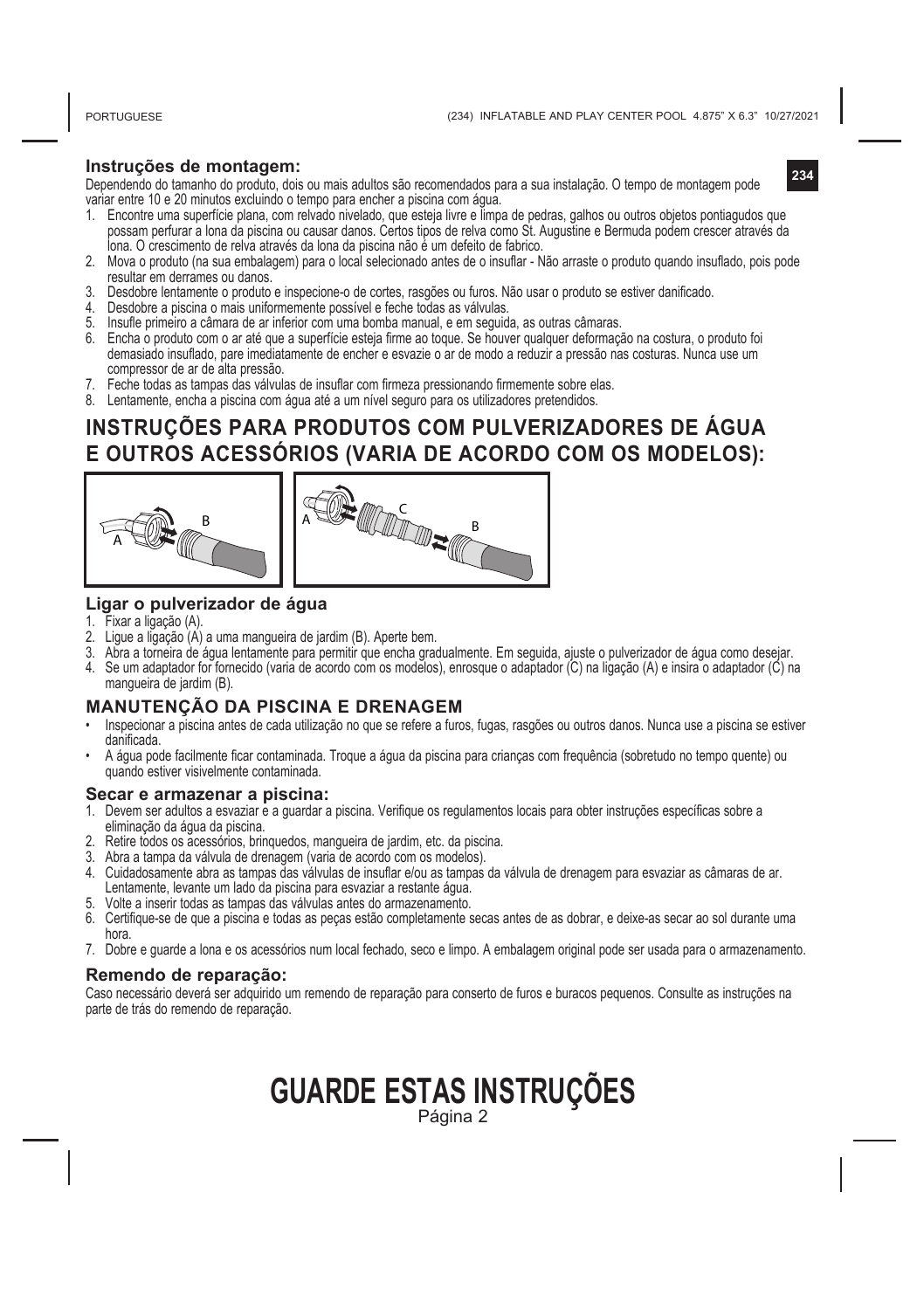## **VIGTIGE SIKKERHEDSREGLER**

### **Læs og følg al sikkerhedsinformation og alle instruktioner. Opbevar for fremtidig reference. Manglende overholdelse af disse advarsler og instruktioner kan resultere i alvorlig personskade eller død for brugerne, særligt børn.**

Se modelnavn eller nummer angivet på emballagen og/eller produktet. Emballagen skal læses omhyggeligt og opbevares for fremtidig reference. Se produkt for yderligere advarsler.

# **ADVARSEL**



- Lad aldrig dit barn være uden opsyn fare for drukning.
- Brug kun derhjemme. Brug kun udenfor.
- Se på emballagen for anbefalet brugeralder og/eller vægt.
- Børn, særligt børn under 5 år, er i fare for at drukne.
- Børn kan drukne i meget små mængder vand. Tøm poolen, når den ikke er i brug.
- Hold børn under direkte opsyn, vær tæt på, og hold aktivt opsyn med dem, når de er i eller i nærheden af poolen og når du fylder og tømmer denne pool. Kontroller først poolen, når du leder efter et forsvundet barn, også selv om du tror, at barnet er inde huset. • Tøm poolen helt efter brug, og opbevar den tomme pool på en måde, så den ikke samler vand fra regn eller fra nogen anden kilde.
- Hold børn, som ikke er under opsyn væk fra poolen, ved at installere et rækværk eller anden godkendt barriere rundt om alle sider af poolen. Statslige eller lokale love eller regler kan kræve et rækværk eller andre godkendte barrierer. Se statslige eller lokale love og regler, før poolen sættes op.
- Efterlad ikke legetøj i poolen, når du er færdig med at bruge den, da legetøj og lignende genstande kan tiltrække et barn til poolen.
- Placer møbler (for eksempel borde, stole) væk fra poolen, og så børn ikke kan klatre op på dem for at få adgang til poolen.
- Spring ikke på hovedet ned i eller hop i denne pool. At dykke eller springe ned i lavt vand kan resultere i brækket nakke, lammelse eller død.
- Hold alle elektriske kabler, radioer, højttalere og andre elektriske apparater væk fra poolen. Placer ikke poolen tæt på eller under overførte elektriske kabler.
- Opbevar en fungerende telefon og en liste over nødhjælpsnumre tæt på poolen.
- Bliv certificeret i kardiopulmonær genoplivning (CPR). I nødstilfælde kan umiddelbar brug af kardiopulmonær genoplivning (CPR) gøre en livreddende forskel.

### **Generelt:**

- Pool og pooltilbehør må kun samles og skilles ad af voksne.
- Sæt ikke poolen op på en skråning eller skæve overflader. Området hvor poolen skal sættes op, skal være helt fladt og jævnt. og mindst 2 m væk fra enhver bygning eller forhindring såsom rækværk, garage, hus, overhængende grene, tørresnore eller elektriske kabler.
- Installer ikke soppebassinet på mudder, sand, blød eller løs jord, terrasser, platforme, balkoner, beton, asfalt eller nogen anden hård overflade.
- For bestemte modeller placer rutsjebanen uden for direkte sollys for at reducere risikoen for solskoldning. Et produkt, der vender mod nord, vil modtage mindst direkte sollys.
- Undlad at læne mod, sidde på eller lægge tryk på den oppustelige væg eller sidevæg, da skade eller oversvømmelse kan opstå. Tillad ikke nogen at sidde, klatre og sætte sig på siderne af poolen.
- Beskyt alle poolens gæster mod sygdomme fra vand til rekreative formål ved at holde vandet i poolen rent. Slug ikke poolvandet. Hav god hygiejne.
- Fjern alle hårde, skarpe og løse genstande såsom smykker, ure, spænder, nøgler, sko, hårnåle osv. fra brugere, før de går i poolen.
- Pools slides og forringes. Vedligehold din pool korrekt. Bestemte typer af overdreven eller øget forringelse kan medføre, at poolen ikke fungerer. En fejlbehæftet pool kan forårsage, at store mængder af vand lukkes ud af poolen.
- Ændr ikke dette produkt og/eller brug ikke tilbehør, som ikke er leveret af producenten. Der findes ikke nogen dele, der kan repareres.

**GEM DISSE INSTRUKTIONER**

Side 1

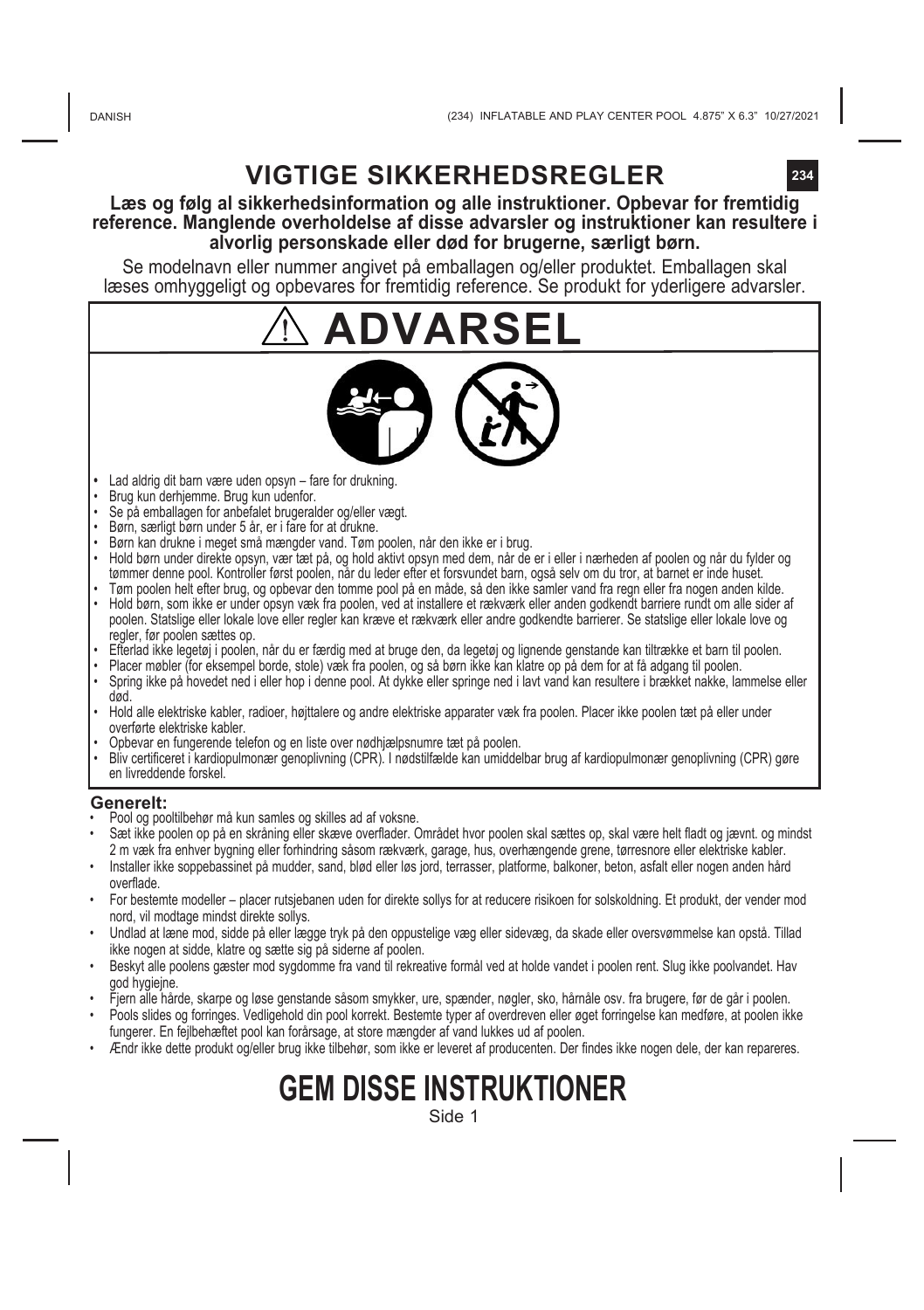**DANISH** 

**234**

### **Opstilling:**

Afhængig af størrelsen af produktet, anbefales det at være 2 eller flere voksne til opstillingen. Opstillingstiden kan variere fra 10 til 20 minutter, eksklusiv tiden til påfyldning af vand.

- 1. Find en flad, jævn græsplæneoverflade, som ikke har sten, grene eller andre skarpe genstande liggende, som kan punktere pooldugen eller forvolde personskade. Visse græssorter, såsom St. Augustine og Bermuda, kan vokse gennem pooldugen. Når græs vokser gennem pooldugen, er det ikke en fabrikationsfejl.
- 2. Flyt produktet (i dets emballage) til det valgte sted, før det pustes op træk ikke i produktet, når det er pustet op, da det kan resultere i lækage eller skade.
- 3. Fold langsomt produktet ud, og efterse produktet for revner, flænger eller punkteringer. Brug ikke produktet, hvis det er beskadiget.
- 4. Læg poolen ud så jævnt som muligt, luk alle afløb og ventiler.
- 5. Kom først luft i det nederste luftkammer med en manuel luftpumpe, særligt designet til oppustelige produkter, og derefter de resterende kamre i rækkefølge.
- 6. Fyld produktet med luft indtil overfladen er fast at røre ved. Hvis der er nogen spændte sømme, har produktet fået for meget luft. Hvis nogen sømme bliver spændte, så stop med at puste luft i, og slip luft ud for at reducere trykket indtil de spændte sømme forsvinder. Kom ikke for meget luft i og brug ikke højtryksluftkompressor, da det kan resultere i, at sømmene bliver utætte.
- 7. Luk og sænk alle luftventiler sikkert ved at trykke dem fast ned.
- 8. Fyld langsomt med vand til et sikkert niveau for de beregnede brugere.

### **INSTRUKTIONER FOR PRODUKTER MED VANDSPRØJTE OG ANDET TILBEHØR (AFHÆNGIG AF MODEL):**



### **Påsætning af vandsprøjte**

- 1. Find sprøjtens tilslutning (A).
- 2. Fastgør sprøjtens tilslutning (A) til en haveslange (B) ved at skrue sprøjtens kobling på haveslangen. Spænd forsvarligt.
- 3. Luk langsomt op for vandet til en start, og skru gradvist op. Indstil herefter sprøjten.
- 4. Hvis der følger en adapter med (afhængig af model), skru adapteren (C) på sprøjtens tilslutning (A), og sæt haveslangen (B) ind i adapteren (C).

### **POOLVEDLIGEHOLDELSE OG DRÆNING**

- Efterse poolen for huller, lækage, slitage og andre skader før hver brug. Brug aldrig et beskadiget soppebassin.
- Vand kan nemt blive kontamineret. Skift vandet i soppebassinet ofte (især ved varmt vejr) eller når det er synligt beskidt.

### **Sådan tømmer du din pool og opbevarer den i lang tid:**

- 1. Voksne skal tømme og opbevare poolen. Se lokale reguleringer for særlige retningslinjer angående bortskaffelse af poolvand.
- 2. Fjern alt tilbehør, legetøj, haveslange osv. fra poolen.
- 3. Åbn drænventilen (afhængig af model).
- 4. Åbn forsigtigt luftventilen og/eller tømmeventilerne for at få luften ud af kamrene, og skub langsomt sidevæggene indad og ned for hurtigere at tømme poolen. Løft op i en side af poolen for at få det resterende vand ud.
- 5. Sæt ventilhætterne på igen før opbevaring.
- 6. Sørg for at pool og alle delene er helt tørre, før det foldes sammen. Lad det ligge og tørre i solen en time.
- 7. Fold pooldugen sammen, og opbevar dugen sammen med tilbehøret på et tørt, rent sted indendørs. Den originale emballage kan bruges til opbevaring.

### **Reparationslap:**

En reparationslap er vedlagt produktet, så små læk og huller kan repareres. Se instruktionerne på bagsiden af reparationslappen.

### **GEM DISSE INSTRUKTIONER** Side 2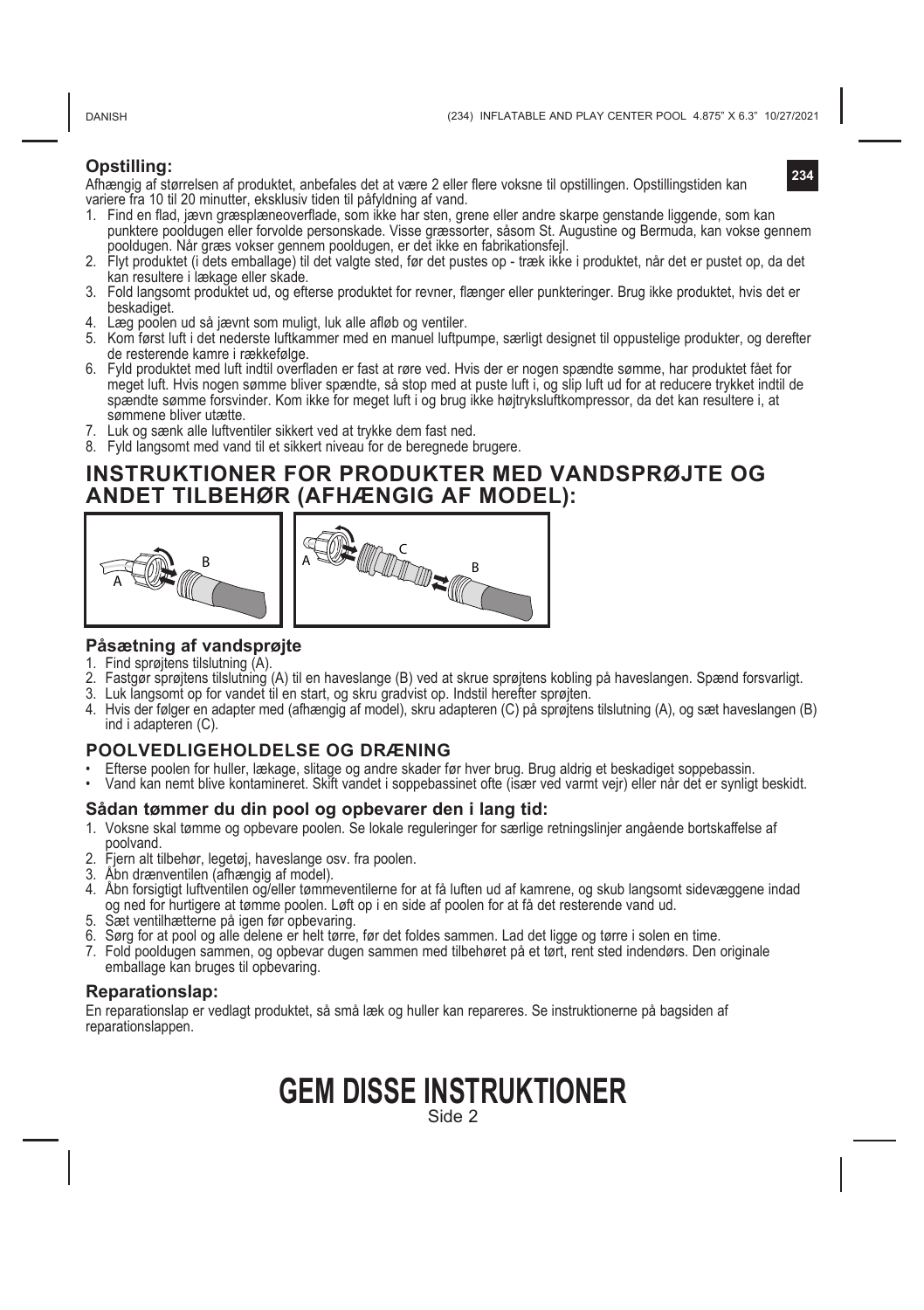## **WAŻNE ZASADY BEZPIECZEŃSTWA**

**234**

**Przeczytaj i zastosuj się do wszystkich informacji i instrukcji bezpieczeństwa. Zachowaj niniejszą instrukcję. Niezastosowanie się do ostrzeżeń i zapisów instrukcji może spowodować poważne obrażenia ciała lub śmierć użytkowników, szczególnie dzieci.**

Zapoznaj się z nazwą modelu lub numerem podanym na opakowaniu i / lub produkcie. Informacje na opakowaniach należy uważnie przeczytać i zachować do późniejszego wykorzystania. Dodatkowe ostrzeżenia znajdują się na samym produkcie.

**OSTRZEŻENIE**



- **•**  Nigdy nie zostawiaj dziecka bez nadzoru ryzyko utonęc ia.
- Wyłącznie do użytku prywatnego. Tylko do użytku na zewnątrz.
- Zapoznaj się z informacjami podanymi na opakowaniu dotyczącymi zalecanego wieku użytkowników i / lub masy ciała.
- Dzieci, zwłaszcza poniżej 5 roku życia, należą do grupy wysokiego ryzyka.
- Dzieci mogą utonąć nawet w małej ilości wody. Opróżnij basen, jeśli nie jest używany.
- Miej dzieci zawsze w zasięgu wzroku, pozostań w bliskiej odległości i aktywnie nadzoruj je, gdy są w pobliżu basenu lub podczas napełniania i opróżniania basenu. Jeśli stracisz dziecko z oczu, zawsze w pierwszej kolejności przeszukaj basen, nawet jeśli myślisz, że dziecko jest w domu.
- Opróżnij basen całkowicie po każdym użyciu i przechowuj pusty basen w taki sposób, aby nie zbierała się w nim woda deszczowa ani woda pochodząca z innego źródła.
- Dzieciom pozostaj cym bez nadzoru zablokuj dostęp do basenu, instalując ogrodzenia lub inne odpowiednie barierki wokół całego basenu. Przepisy ustawowe lub lokalne mogą wymagać stosowania ogrodzenia lub innych atestowanych barier. Przed rozłożeniem basenu zapoznaj się z przepisami ustawowymi i lokalnymi.
- Nie zostawiaj zabawek wewnątrz basenu po zakończeniu korzystania, ponieważ zabawki i podobne przedmioty mogą przyciągnąć dziecko do basenu.
- Umieść meble (na przykład, stoły, krzesła) z dala od basenu i w taki sposób, aby dzieci nie mogły wspiąć się na nie w celu uzyskania dostępu do basenu.
- Nie nurkuj i nie skacz do basenu. Nurkowanie lub skoki do płytkiej wody mogą doprowadzić do złamania karku, paraliżu lub śmierci.
- Przewody elektryczne, radia, głośniki i inne urządzenia winny znajdować się daleko od basenu. Nie należy umieszczać basenu w pobliżu zewnętrznych
- przewodów elektrycznych ani pod nimi. Przy basenie należy mieć pod ręką działający telefon, a także wykaz numerów alarmowych.
- Skorzystaj ze szkolenia w zakresie udzielania pierwszej pomocy (resuscytacja). W przypadku sytuacji kryzysowej natychmiastowa pomoc może uratować życie.

#### **Informacje ogólne:**

- Montaż i demontaż basenu oraz akcesoriów może być wykonywany wyłącznie przez osoby dorosłe.
- Nie rozstawiaj basenu na zboczu lub powierzchniach pochyłych. Teren, na którym zostanie ustawiony basen, musi być absolutnie płaski i równy, znajdować się w odległości co najmniej 2 m od jakiejkolwiek budowli lub przeszkody, np. ogrodzenie, garaż, dom, zwisające gałęzie lub przewody elektryczne.
- Nie należy ustawiać basenu na błocie, piasku, miękkiej lub luźnej glebie, pokładzie platformy, balkonu, betonu, asfaltu lub innych twardych powierzchniach.
- Dotyczy niektórych modeli ustaw zjeżdżalnię tak, aby w jak najmniejszym stopniu była narażona na oddziaływanie promieni słonecznych. Ma to na celu minimalizację ryzyka poparzenia ciała. Ustawienie produktu w kierunku północnym będzie skutkowało najmniejszą ekspozycją na promienie słoneczne.
- Nie wychylać się, nie stawać okrakiem ani nie wywierać nacisku na nadmuchiwane ścianki boczne, ponieważ grozi to obrażeniami ciała lub przelaniem się wody przez ściany basenu. Nie pozwól nikomu siadać na bocznych ścianach basenu ani wspinać się na nie.
- Chroń wszystkich użytkowników basenu przed chorobami przez utrzymywanie czystej wody w basenie. Nie wolno pić wody z basenu. Praktykuj higieniczny tryb życia.
- Przed wejściem na basen zdejmij wszystkie twarde, ostre i luźne przedmioty, takie jak biżuteria, zegarki, klamry, klucze, buty, szpilki.
- Baseny jest produktem podlegającym zużyciu. Właściwie dbaj o basen. Niektóre rodzaje zużycia mogą prowadzić do uszkodzenia folii, z której wykonany jest basen. Zniszczenie basenu może spowodować wylanie się dużej ilości wody z basenu.
- Nie należy modyfikować tego produktu i / lub używać akcesoriów niedostarczonych przez producenta. Basen nie zawiera części wymagających konserwacji.

# **ZACHOWAJ NINIEJSZĄ INSTRUKCJĘ** Strona 1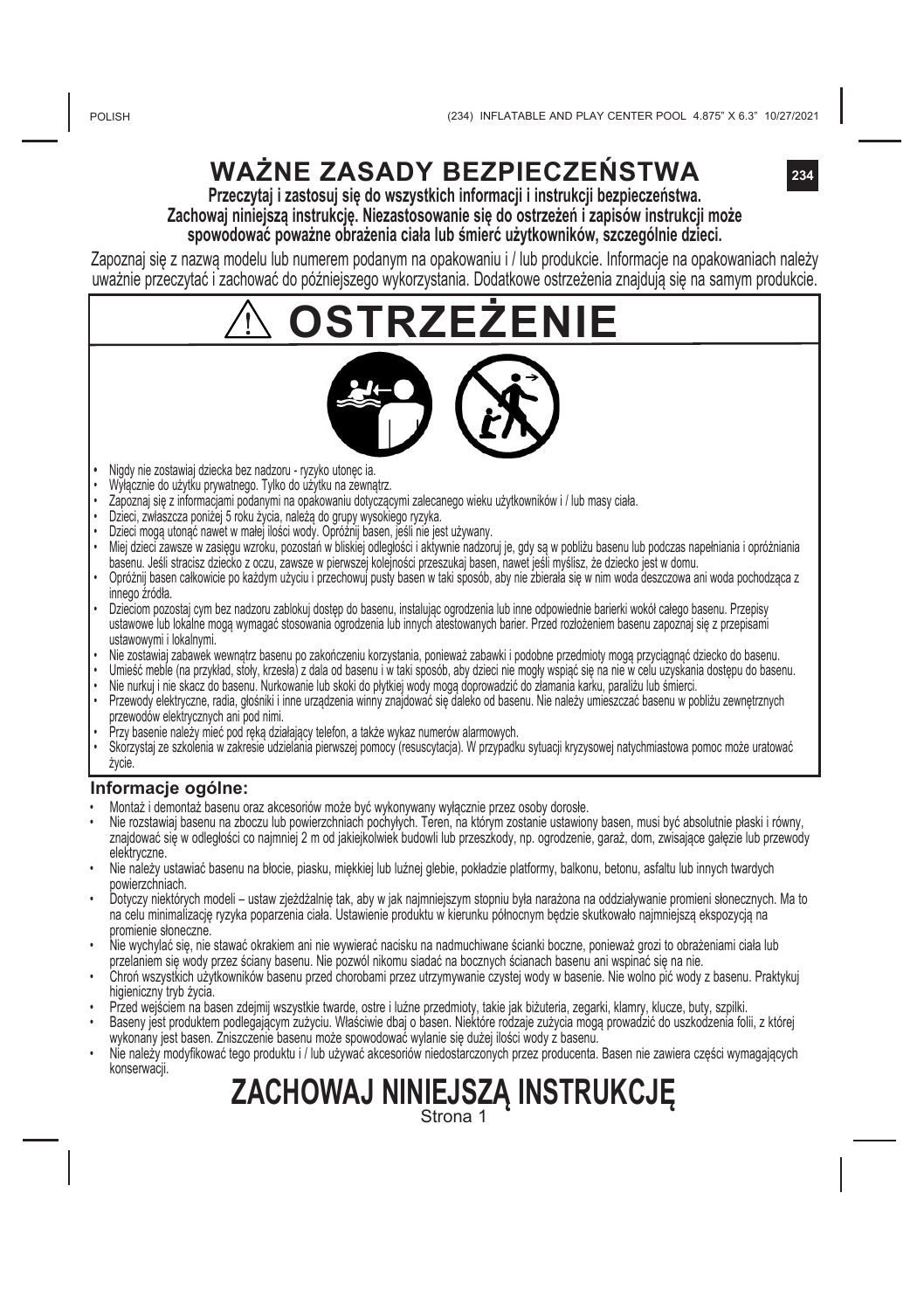POLISH

#### **Montaż:**

W zależności od wielkości produktu zaleca się, aby montaż wykonywały co najmniej 2 osoby. Czas montażu może wynosić od 10 do 20 minut (z wyłączeniem czasu napełniania wodą).

- 1. Znajdź płaską powierzchnię. Trawnika, na którym nie ma kamieni, gałęzi ani innych ostrych przedmiotów, które mogą przebić podłogę basenu i spowodować obrażenia ciała. Woda, która wydostanie się z basenu, może wpłynąć na wzrost roślin znajdujących się w jego pobliżu. Niektóre gatunki traw, np. św. Augustyna lub bermudzka, mogą wrastać w folię basenową. Wrastanie trawy w folię basenu nie stanowi wady produktu.
- 2. Przenieś produkt (w opakowaniu) w wybrane miejsce przed pompowaniem nie nadmuchuj produktu i nie przeciągaj go, ponieważ może to prowadzić do wycieków i uszkodzeń.
- 3. Powoli rozwijaj produkt i kontroluj pod kątem rozdarć i dziur. Produktu nie należy używać, jeśli jest uszkodzony.
- 4. Rozłóż basen możliwie jak najbardziej równomiernie i zamknij wszystkie zawory.
- 5. Najpierw napompuj dolną komorę powietrza za pomocą ręcznej pompki przeznaczonej do nadmuchiwania produktów dmuchanych, a następnie kolejne komory.
- 6. Napełniaj produkt powietrzem do momentu, aż jego powierzchnia przestanie ustępować pod naciskiem. Jeżeli w obrębie szwów występują jakiekolwiek naciągi lub deformacje, produkt został napompowany zbyt mocno. Jeśli jakiś szew zaczyna się naciągać, należy natychmiast przerwać pompowanie i spuścić trochę powietrza, aby zlikwidować napięcie. Nie używać sprężarek powietrza, ponieważ może to spowodować uszkodzenia szwów.
- 7. Dokładnie zamknij i wciśnij wszystkie zawory.
- 8. Powoli napełnij basen wodą do poziomu bezpiecznego dla wszystkich użytkowników.

### **INSTRUKCJE DLA PRODUKTÓW Z FONTANNAMI WODNYMI I INNYMI AKCESORIAMI ( W ZALEZNOŚCI OD MODELU):**



### **Przyłączanie spryskiwacza fontann**

- 1. Zlokalizuj łącznik spryskiwacza (A).<br>2. Przyłącz łącznik spryskiwacza (A) d
- Przyłacz łacznik spryskiwacza (A) do węża ogrodowego (B). Mocno dokręć gwint.
- 3. Najpierw powoli odkręć wodę, a następnie zwiększaj stopniowo strumień wody. Ustaw fontannę wedle uznania.
- 4. Jeżeli nasadka jest w zestawie (zależy od modelu), nałóż nasadkę (C) na łącznik fontanny (A) i włóż końcówkę węża (B) do nasadki (C).

### **OSUSZANIE POWŁOKI BASENOWEJ**

- Przed każdym użyciem sprawdź basen pod kątem dziur, nieszczelności, zużycia i innych uszkodzeń. Nigdy nie należy używać uszkodzonego produktu.
- Woda może łatwo ulec skażeniu. Zmieniaj wodę w basenie często (zwłaszcza w czasie upałów), lub gdy jest wyraźnie zanieczyszczona.

#### **Osuszanie i przechowywanie basenu po sezonie.**

- 1. Opróżnianie i składanie basenu mogą wykonywać wyłącznie osoby dorosłe. Zapoznaj się z przepisami lokalnymi dotyczącymi utylizacji wody basenowej.
- 2. Usuń z basenu wszystkie akcesoria, zabawki, wąż ogrodowy itp.
- 3. Otwórz nakrętkę zaworu odpływowego (zależy od modelu).
- 4. Ostrożnie otwórz pokrywy zaworów wpustowych i / lub spustowych, aby opróżnić komory powietrza. Powoli naciskaj boki w kierunku do środka i w dół, aby przyspieszyć odpływ wody z basenu. Powoli podnieś jedną stronę do basenu, aby spuścić resztę wody.
- 5. Przed schowaniem basenu załóż zatyczki na zawory.
- 6. Upewnij się, że basen i wszystkie elementy są całkowicie suche przed złożeniem, niech poleżą na słońcu przez godzinę.
- 7. Złóż powłokę basenu. Basen i akcesoria należy przechowywać w suchym, czystym miejscu w zamkniętym pomieszczeniu. Oryginalne opakowanie można wykorzystać do przechowywania.

#### **Zestaw naprawczy:**

Zestaw naprawczy jest dołączony do produktu i służy do naprawy małych nieszczelności i dziur. Zapoznaj się z instrukcją na odwrocie opakowania.

# **ZACHOWAJ NINIEJSZĄ INSTRUKCJĘ** Strona 2

**234**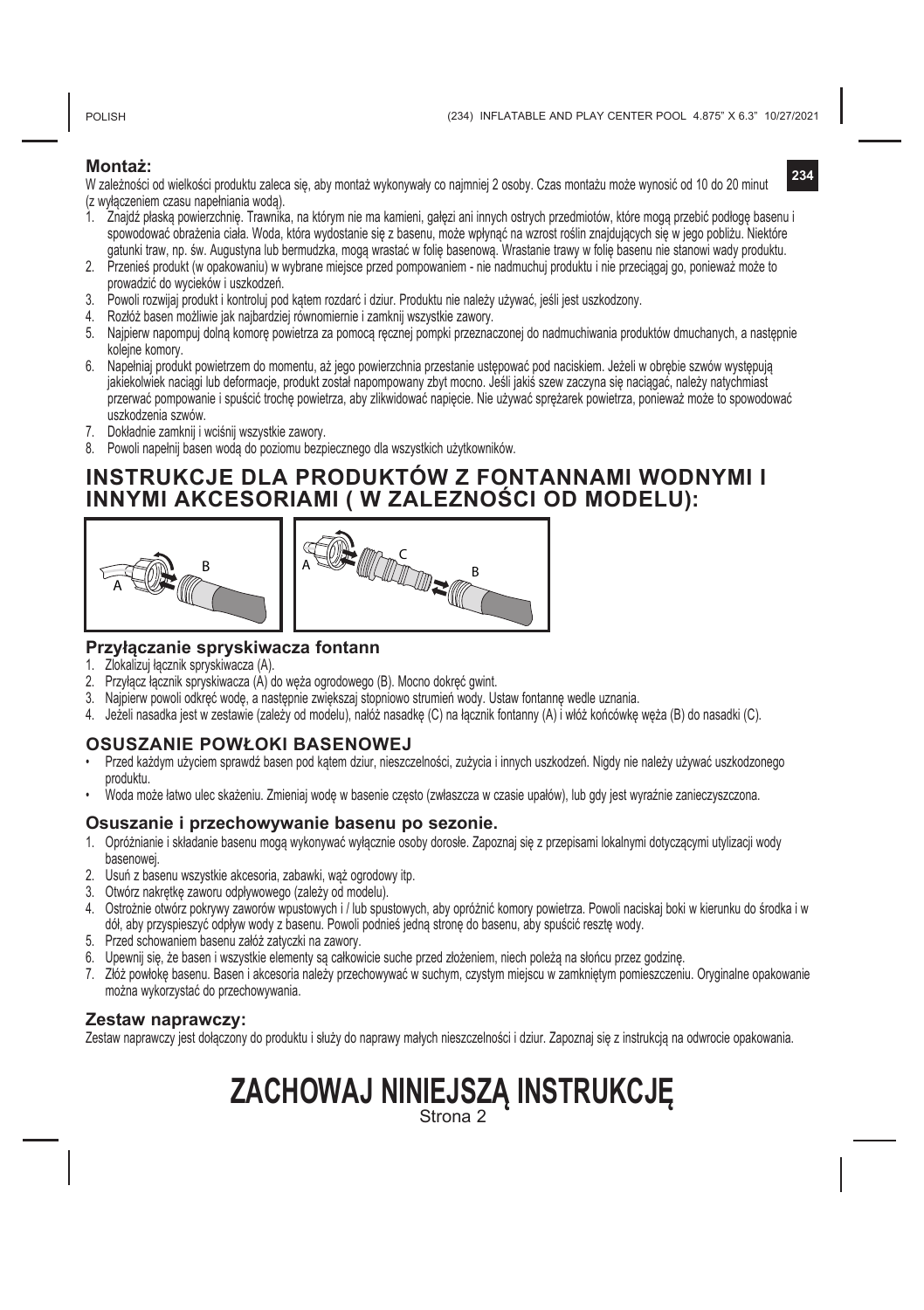RUSSIAN

The Customs union Commission has approved by its Decision of 15.07.2011 No.711 Graphic representation of the single mark and "Regulation on the single mark for

regulations, and meet all requirements of the Customs union technical regulations



## **ПРАВИЛА БЕЗОПАСНОСТИ**

**Прочитайте информацию и инструкции по безопасности и следуйте им. Сохраните их для использования в будущем. Несоблюдение данных предостережений и**

**инструкций может привести к серьезному повреждению или смерти пользователей, особенно детей.**

Ознакомьтесь с наименованием модели или артикулом, указанными в сопроводительных документах и/или на изделии. Сопроводительные документы необходимо внимательно прочитать и сохранить для использования в будущем.

Ознакомьтесь с дополнительными предостережениями, указанными на изделии.

# **ВМА**



- Всегда присматривайте за своим ребенком есть риск, что он может утонуть.
- ТОЛЬКО ДЛЯ ИСПОЛЬЗОВАНИЯ В ДОМАШНИХ УСЛОВИЯХ. Использовать только на открытом воздухе.
- Рекомендуемое время эксплуатации и/или вес указаны в сопроводительных документах.
- 
- 
- дети, осооенно младше э лет, подвержены высокому риску и могут утонуть.<br>• Дети могут утонуть в самом небольшом количестве воды. Сливайте воду из бассейна, когда не пользуетесь им<br>• Не выпускайте детей из вид наполняете бассейн и спускаете из него воду. Когда вы будете искать пропавшего ребенка, сначала проверьте бассейн, даже если предположительно ребенок должен быть в доме.
- Полностью спускайте воду из бассейна после каждого использования и храните пустой бассейн так, чтобы в нем не скапливалась вода от дождя или из какого-либо другого источника.
- Следите, чтобы у детей, за которыми не присматривают, не было доступа к бассейну, поместив изгородь или другое надежное ограждение по периметру всех стенок бассейна. Государственное или местное законодательство или кодексы могут предписывать использование изгороди или другого надежного ограждения. Ознакомьтесь с государственным или местным законодательством и кодексами перед тем, как устанавливать бассейн.
- Не оставляйтесь игрушки в бассейне, когда закончите его использовать, т.к. игрушки и подобные предметы могут привлечь внимание ребенка к бассейну.
- Не располагайте мебель (например, столы, стулья) рядом с бассейном, чтобы дети не могли на нее залезть и получить доступ к бассейну.
- Не ныряйте и не прыгайте в этот бассейн. Ныряние или прыжки в воду с небольшой глубиной могут привести к перелому шеи, параличу или смерти.
- Не располагайте электролинии, радио, громкоговорители и другие электроприборы рядом с бассейном. Не располагайте бассейн рядом с воздушными линиями электропередачи или под ними.
- Проследите, чтобы поблизости от бассейна находился исправный телефон и номера экстренных служб.
- Пройдите курсы по искусственному дыханию. При наступлении экстренной ситуации незамедлительное использование искусственного дыхания может спасти жизнь человека.

#### **Общие положения:**

- Запрещается нырять, прыгать, или соскальзывать в бассейн.
- Не устанавливайте бассейн на склоне или наклонной поверхности. Площадка для установки бассейна должна быть абсолютно плоской и ровной и на расстоянии как минимум 2 метров от какого-либо сооружения или заграждения, таких как забор, гараж, дом, свисающие ветки, веревки для сушки белья или электропровода. • Не устанавливайте детский бассейн на грязной поверхности, на песке, на мягкой или рыхлой почве, на палубе, платформе, балконе, бетоне, асфальте или
- каких-либо других твердых поверхностях. • Для некоторых моделей - Расположите горку так, чтобы уменьшить вероятность попадания прямых солнечных лучей. На изделие, размещенное не на солнечной стороне, попадание прямых солнечных лучей будет меньше.
- Не опирайтесь, не садитесь и не оказывайте давление на надувную сторону, так как может произойти повреждение бассейна и пролив воды. Не позволяйте сидеть, карабкаться или опираться на боковые стороны бассейна. Сервисный центр проверит и установит правомерность Вашей претензии.
- Обеспечьте защиту пользователей бассейна от болезней, возникающих вследствие использования воды для отдыха, содержа воду бассейна в чистоте. Не глотайте воду в бассейне. Соблюдайте нормы гигиены.
- Заберите у пользователей все тяжелые, острые и болтающиеся предметы, такие как украшения, часы, пряжки, ключи, обувь, заколки для волос и т.д., перед тем, как они зайдут в бассейн.
- Бассейны подвержены изнашиванию и повреждению. Содержите свой бассейн надлежащим образом. В некоторых случаях при сильном или преждевременном изнашивании бассейн может стать непригодным для использования. Из-за ухудшения состояния бассейна из него может вылиться большое количество воды.
- Не изменяйте конструкцию изделия и не используйте запчасти, которые поставляются неоригинальным производителем. В данном случае продукт не будет обслуживаться сервисным центром.

### **СОХРАНЯЙТЕ ДАННУЮ ИНСТРУКЦИЮ** Стр. 1

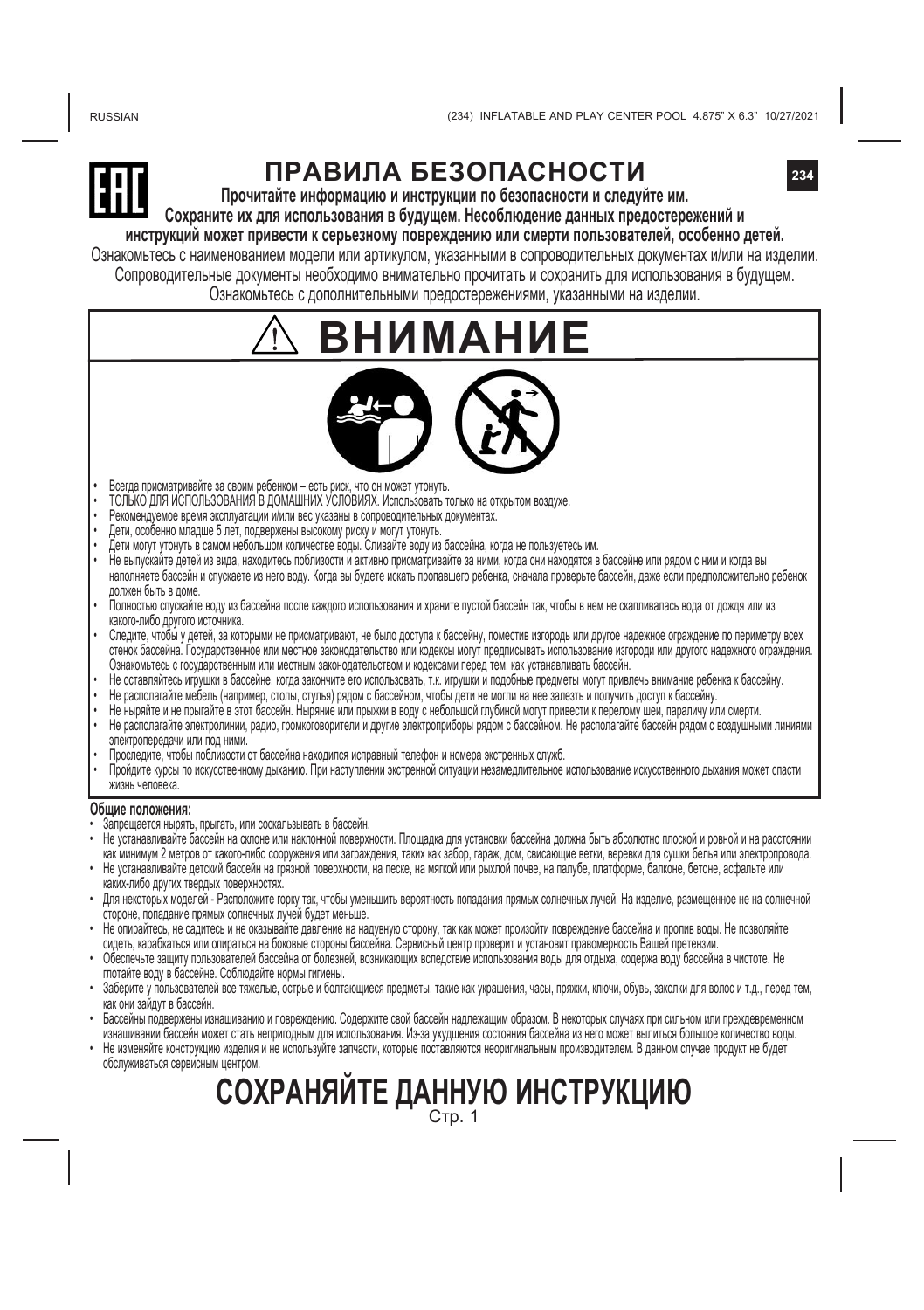RUSSIAN

**234**

#### **Инструкции по установке:**

В зависимости от размера бассейна его рекомендуется устанавливать двум или более взрослым людям. Время установки может длиться от 10 до 20 минут, не включая время наполнения бассейна водой.

- 1. Используйте плоскую, ровную площадку газона, на которой нет камней, веток или других острых предметов, которые могут проколоть чашу бассейна или вызвать повреждение. Определённые виды травы, такие как в Сэйнт Августин (растёт в основном на Бермудских островах) могут прорастать через ткань бассейна. Трава, прорастающая сквозь ткань бассейна, не является производственным дефектом.
- 2. Поместите изделие (в упаковке) на выбранное место не надувайте изделие, чтобы затем перетаскивать его, т.к. это может привести к появлению дыр или повреждений.
- 3. Медленно разверните изделие и проверьте его на наличие разрывов, дыр и проколов. Не используйте изделие, если оно повреждено.
- 4. Разложите бассейн очень ровно, насколько это возможно, и закройте все сливные пробки и/или крышки сливного клапана (при наличии).
- 5. Сначала надуйте нижнюю воздушную камеру ручным воздушным насосом, предназначенным непосредственно для надувных изделий, а затем все последующие камеры.
- 6. Наполняйте изделие воздухом до тех пор, пока поверхность не станет твердой на ощупь. Если в области швов возникнет какая-либо деформация, изделие перенакачено. Если какой-либо шов начинает деформироваться, немедленно прекратите надувать изделие и спускайте воздух, чтобы снизить давление, до тех пор, пока признаки деформации не исчезнут. Не надувайте изделие лишнего и не используйте воздушный компрессор высокого давления, т.к. это может привести к появлению дыр на швах.
- 7. Плотно закройте все крышки впускных клапанов.
- 8. Медленно наполните бассейн водой до безопасного уровня для предполагаемых пользователей.

### **РЕКОМЕНДАЦИИ ДЛЯ ИЗДЕЛИЙ С ФОНТАНЧИКАМИ И ДРУГИМИ АКСЕССУАРАМИ (В ЗАВИСИМОСТИ ОТ МОДЕЛИ):**





#### **При подсоединении фонтанчика**

- 1. Расположите соединитель распылителя (А)<br>2. Прикрепите соединитель распылителя (А) к
- 2. Прикрепите соединитель распылителя (А) к садовому шлангу (В), нанизывая соединение на садовый шланг. Прочно закрепите.
- 3. Сначала включите воду медленно, чтобы бассейн постепенно наполнился водой. Затем установите фонтанчик, как пожелаете.
- 4. Если имеется переходник (в зависимости от модели), прикрепите переходник (С) к соединителю распылителя (А) и вставьте садовый шланг (В) в переходник (С).

### **УХОД ЗА БАССЕЙНОМ & ДРЕНАЖ**

- Проверяйте бассейн каждый раз перед началом использования на наличие дыр, разрывов, прорех и других повреждений. Также следите, не износилось ли изделие. Никогда не используйте детский бассейн, на котором есть повреждения.
- Вода может легко загрязняться. Часто меняйте воду в детском бассейне, особенно в жаркую погоду или когда она явно загрязнена.

#### **Как правильно сушить и xранить бассейн:**

- 1. Сливать воду из бассейна и убирать его на хранение должны взрослые. Ознакомьтесь с постановлениями местного законодательства, которые дают указания по устранению воды из бассейна.
- 2. Уберите все аксессуары, игрушки, садовый шланг и прочие предметы из бассейна.<br>3. Откройте крышку сливного кладана (в зависимости от молели)
- 3. Откройте крышку сливного клапана (в зависимости от модели).
- 4. Осторожно снимите крышки впускных клапанов и/или крышки сливных клапанов, чтобы спустить воздух из воздушных камер, медленно надавите на боковую стенку по направлению к центру изделия и вниз, чтобы ускорить процедур сдутия. Медленно поднимите одну сторону бассейна, чтобы стекла оставшаяся стоячая вода.
- 5. Когда закончите, верните крышки клапанов в исходном положении для хранения.
- 6. Удостоверьтесь, что бассейн и все детали полностью высохли, перед тем как свернуть его. Поместите его на час на солнце.
- 7. Сверните изделие и поместите чашу бассейна и аксессуары на хранение в сухом, чистом помещении. Для хранения можно использовать первоначальную картонную упаковку.

#### **Ремонтная заплата:**

Ремонтная заплата прилагается к изделию, чтобы отремонтировать мелкий разрыв и дыры. Прочитайте инструкции на обратной стороне упаковки ремонтной заплаты.



Дата изготовления: дата указана на изделии или упаковке. Срок службы: Производителем не определен. Сделано в Китае

### **СОХРАНЯЙТЕ ДАННУЮ ИНСТРУКЦИЮ** Стр. 2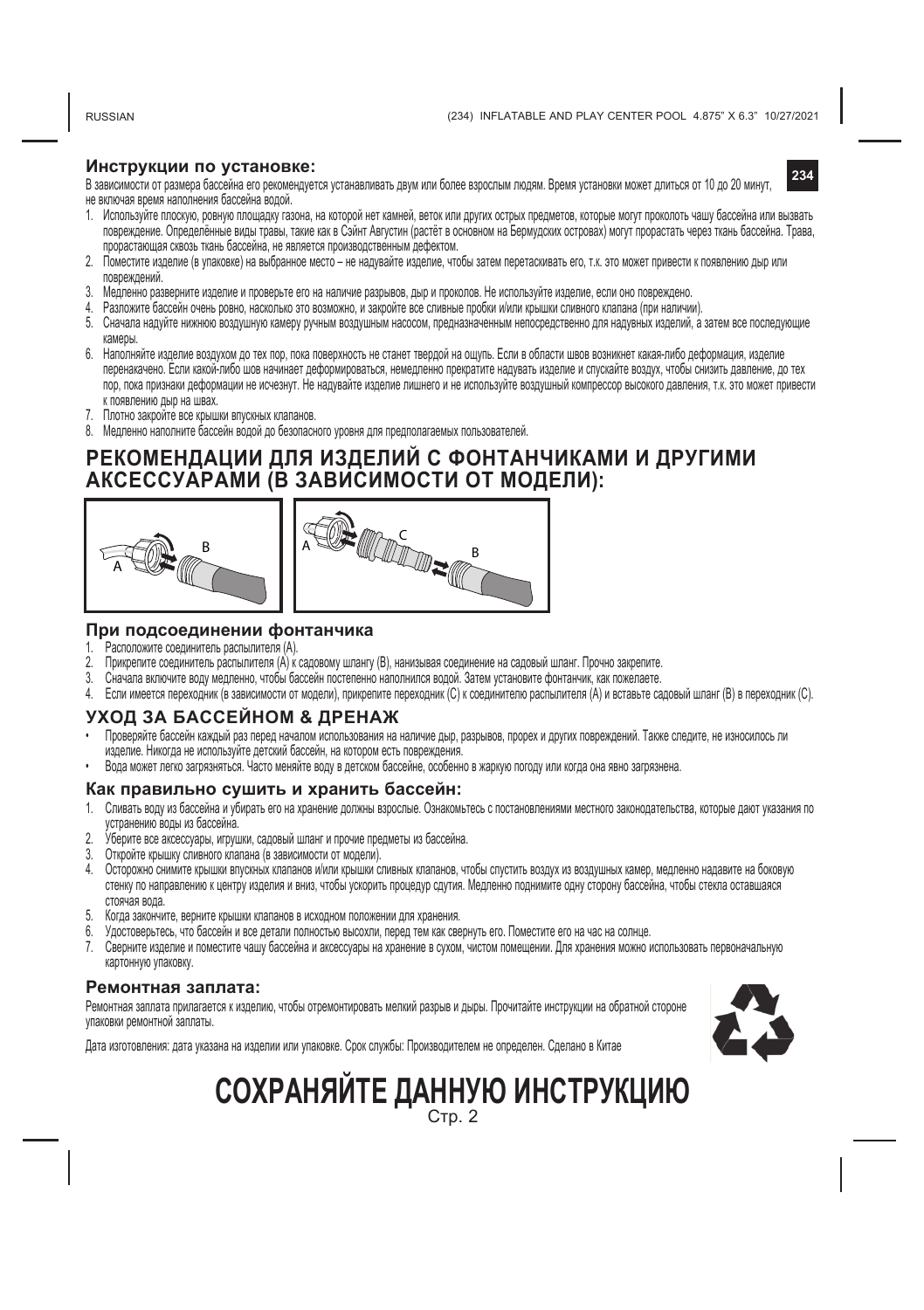**プールを安全にお使いいただくために**

**234**

**注意事項をよく読んで保管しといてください。注意事項、使用説明に反して使用 しますと大けが、死亡事故に繋がる恐れがあります。特に子供の使用には十分注意してください。**

> パッケージや製品に明記してある型番・型名を参照して下さい。 パッケージに記載されている注意事項をよく読んで、大切に保存して下さい。



- 特定の製品の場合 高温で暑い日になる場合、直射日光の当たらない場所に移してください。構造物の北側に設置すると、直射日光が当たるのを 減少できます。**滑り台に勢いよく飛び乗ったり跳ねたりすると破損の原因となりますのでご注意ください。**
- ケガや水が溢れる危険がりますのでプールの側壁に掛けたり、乗ったり、力を掛けて押し込んだりしないでください。絶対にプール側壁に座った り、上ったりしないでください。
- プール病を引きおこす原因になることもあるので、プールの水はいつもきれいに保って下さい。プールの水は飲み込まないで下さい。衛生面に注 意して下さい。
- アクセサリー、時計、バックル、鍵、靴、ヘアーピンなどの硬くて、鋭く、外れやすい物はプールに入る前に外してください。
- プールは摩耗劣化していきます。正しくプールを管理して下さい。プールの急激な劣化はプールの破損に繋がり、プール内の大量の水が流れ出て しまう原因になります。
- 本製品の修正変更もしくは、メーカー供給されていない付属品を使用しないでください。メーカー供給部品以外の場合は、長期使用できません。

### **説明書をいつでも見られるところに保管してください** Page 1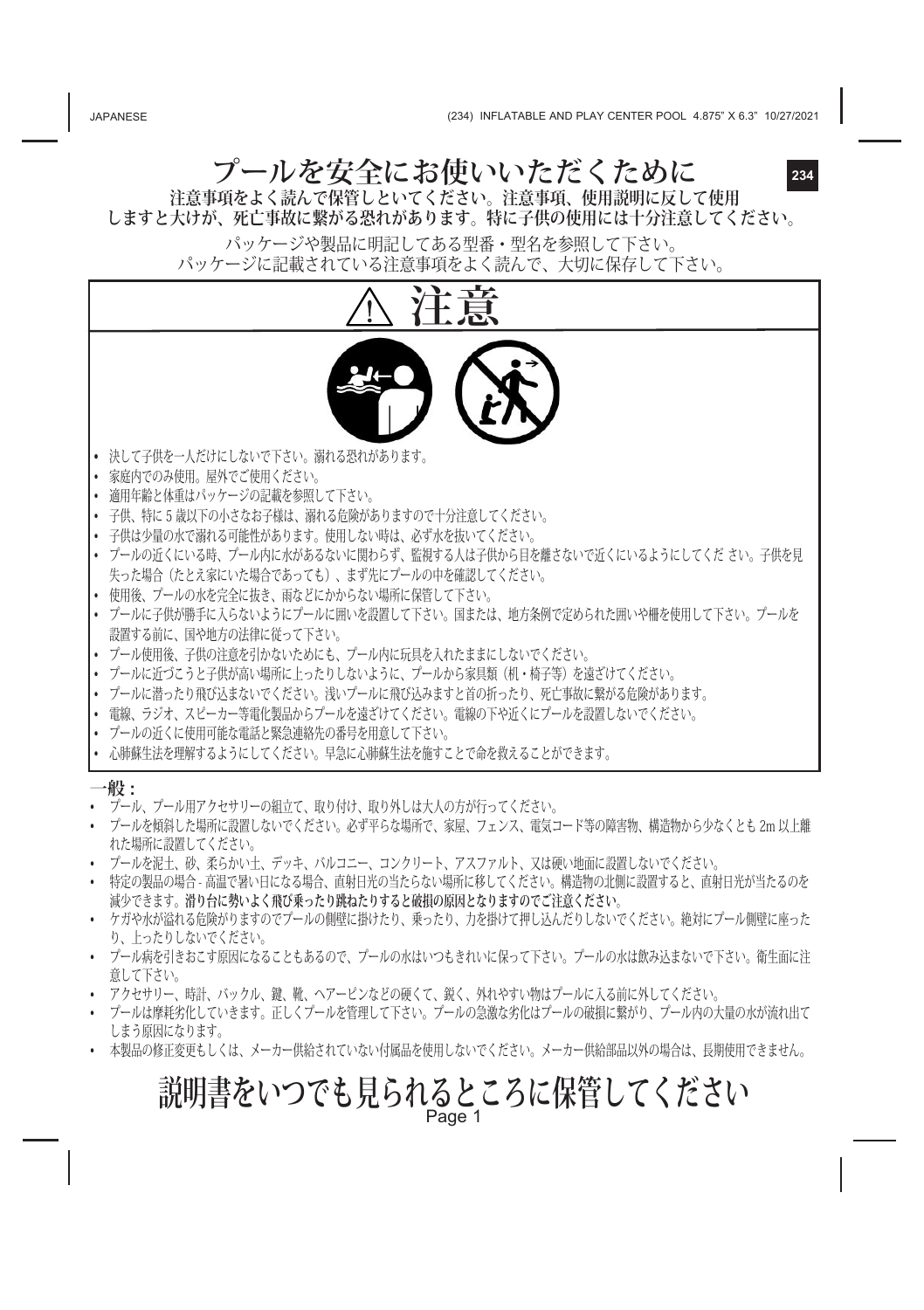JAPANESE

**234**

### **プール組立て説明 :**

組み立てには、製品の大きさにより、2人、或いは2人以上の大人が必要です。設置は、水を入れる時間を除いて、10 から 20 分かかります。

- 1. 石、枝、鋭利な物など、プールに穴を空けたり、人を傷つけたりするものがない平面を探して下さい。セイント・アウグスチティンやバミ ューダ種のような芝生はプール本体を突き抜けて成長する場合があります。芝生が成長してプール本体を突き抜けてしまった場合は生産不良では ありません。
- 2. 箱に入れたまま設置場所に運んでから空気を入れて膨らませてください。‐穴あき、破損の原因になりますので、製品を引きずったりしないでく ださい。
- 3. ゆっくりと製品を広げ、破損したり、裂けたり、穴が空いていないかを確かめて下さい。 製品が破損している時は、使用しないで下さい。
- 4. プールを平らに置き、 排水栓やキャップを締めてください。
- 5. 底部分の空気室に空気を入れてから他の空気室に空気を入れてください。
- 6. 製品の表面が硬くなるまで膨らませてください。もし、縫い目が歪んで見えたら空気の入れすぎです。すぐに空気を止めて、歪みを直してくださ い。空気の入れ過ぎは、空気漏れの原因になりますので注意してください。
- 7. キャップを閉め、しっかりと奥に押しこんでください。
- 8. ゆっくりと、安全な水位まで水を入れてください。

### **ウォータースプレー、その他付属品付き製品の使用説明 :**

| R<br>n<br>ホース<br>$\tilde{\phantom{a}}$ |
|----------------------------------------|
|----------------------------------------|

### **ウォータースプレーの接続方法**

- 1. スプレーコネクターの位置を確認してください (A)。
- 2. ホースが直接接続できない場合は、アダプター(B)を使用して接続してください。
- 3. ゆっくりと水を出していき、スプレー水量を調節してください。

### **プールメンテナンスと排水**

- 使用前に穴、漏れ、その他損傷があるか点検して下さい。損傷のある幼児用プールは決して使用しないで下さい。
- 水は汚れやすいです。幼児用プールの水は、頻繁に(特に高温時)入れ替えてください。

### **プールの排水方法と長期保管について :**

- 1. 大人がプールの水を排水し、保管しましょう。プールの排水処理に関しては、地域のルールに従って下さい。
- 2. 付属品、玩具類、ホースなどをプールから取り外してください。
- 3. 排水栓を開けてください。
- 4. 各空気室キャップを外して空気を抜いてください。ゆっくりプール壁を内側に倒して排水しますと速く排水できます。最後に残ってしまった水 は、片側を傾けて排水してください。
- 5. 保管前に全てのバルブキャップを閉めてください。
- 6. 折りたたむ前にプールと付属部品は、外で 1 時間ほど乾かしてください。
- 7. 乾いた状態のプール、付属品は折りたたんで室内に保管してください。製品の入っていた箱を保管にご利用ください。

### **修理用パッチ :**

小さな穴や空気漏れの際は、同封の修理パッチをご利用ください。使用方法は修理パッチの使用説明を参照ください。

# **説明書をいつでも見られるところに保管してください** Page 2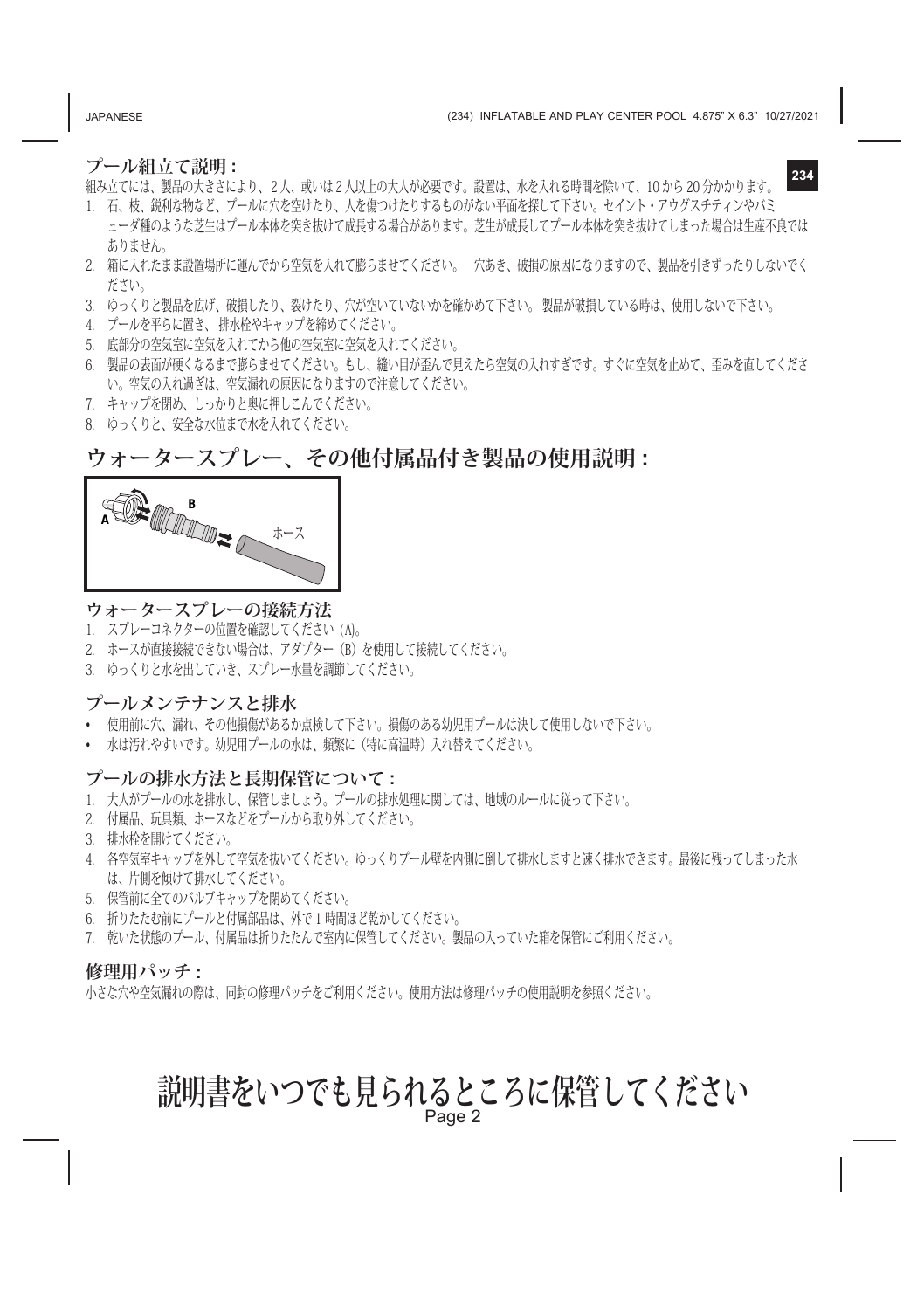### 重要安全规则

请认真阅读及遵循本说明书中所有的安全信息与指示。请保存本说明书作为 日后参考。若不遵照这些警告及安全说明,可能导致使用者(特别是小孩)严重伤害或死亡 包装上或产品上列举了型号名称或号码。请认真阅读包装上的说明,保存它作为日后参考。 请参照产品上的其它警告。



- 的距离,如栅栏,车库,房子,悬挂的树枝,洗衣机线或电源线。
- 禁止水池架设在沼泽, 沙地, 疏松土壤上, 甲板, 平台, 阳台, 混凝土, 沥青地或其他坚硬的地面上。
- 对于某些型号 安放滑梯时请避开阳光直射,这样可以减少烫伤的可能性。朝北放置的产品接收到的阳光直射最少。
- 请不要倚靠,跨骑或用力压充气圈及其边缘,以免造成意外伤害或水溢出。不允许任何人坐,攀爬或跨骑在水池壁上。
- 保持池水清洁卫生,以免感染疾病。请勿吞咽池水,注意卫生。
- 进入水池前,请先拿掉身上所有坚硬,尖锐和易松散的物品如珠宝,手表,扣子,钥匙,鞋子,发夹等。
- 水池会磨损老化。请适当保养好您的水池。若保养不当,会加快水池的磨损老化并造成跨塌,水池跨塌后大量水会冲出。
- 请勿改装本产品或使用非制造商提供的附件。本产品没有售后服务配件。

保存此说明书 第1页